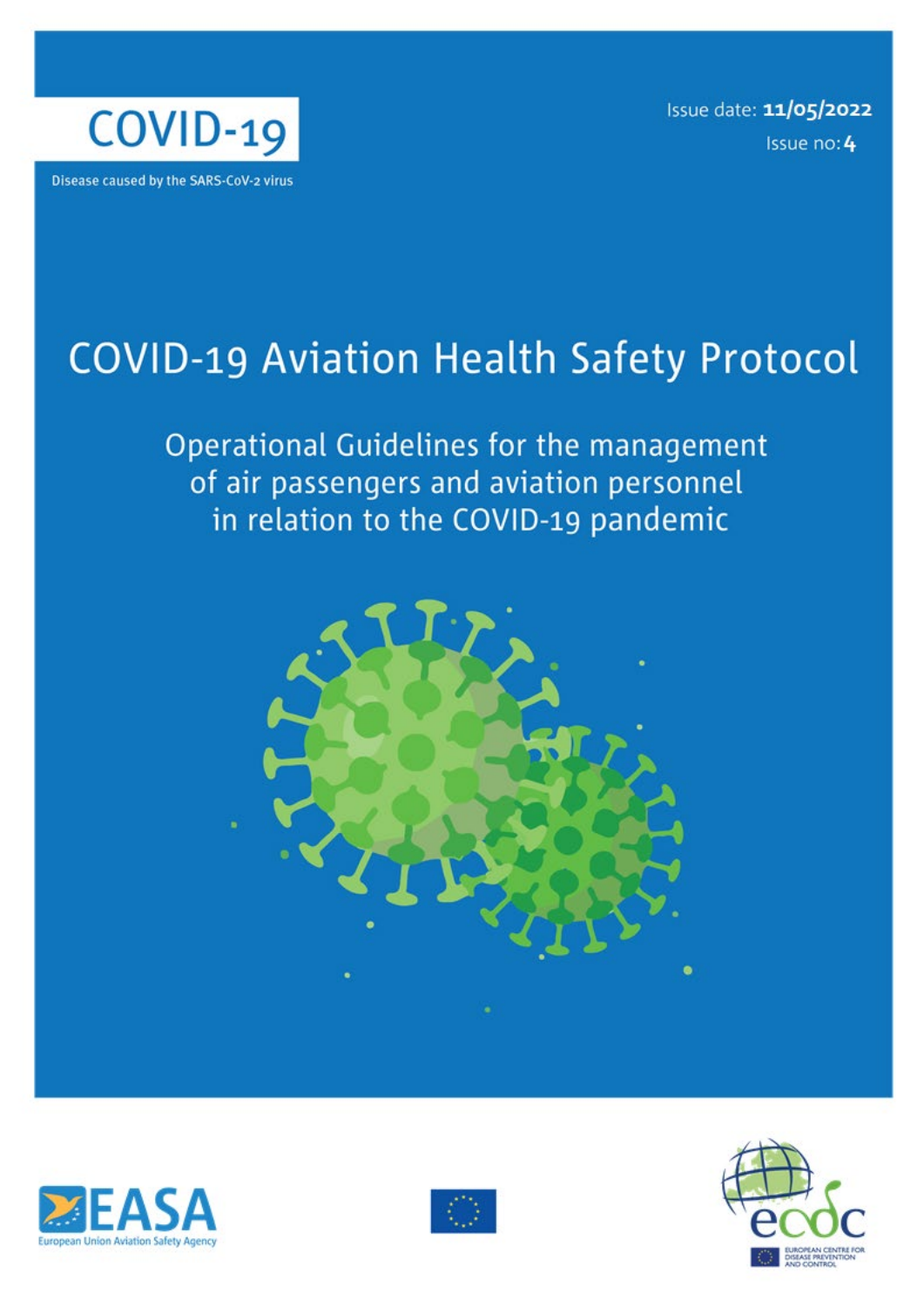



# **Table of contents**

| $\mathbf{1}$   |     |  |  |  |  |
|----------------|-----|--|--|--|--|
| $\overline{2}$ |     |  |  |  |  |
| 3.             |     |  |  |  |  |
|                |     |  |  |  |  |
|                |     |  |  |  |  |
|                |     |  |  |  |  |
|                |     |  |  |  |  |
|                |     |  |  |  |  |
|                |     |  |  |  |  |
|                |     |  |  |  |  |
|                |     |  |  |  |  |
|                |     |  |  |  |  |
|                |     |  |  |  |  |
|                |     |  |  |  |  |
|                |     |  |  |  |  |
|                |     |  |  |  |  |
|                |     |  |  |  |  |
|                | 3.3 |  |  |  |  |
|                |     |  |  |  |  |
|                |     |  |  |  |  |
|                |     |  |  |  |  |
|                |     |  |  |  |  |
| 4.             |     |  |  |  |  |
| 5              |     |  |  |  |  |
|                |     |  |  |  |  |

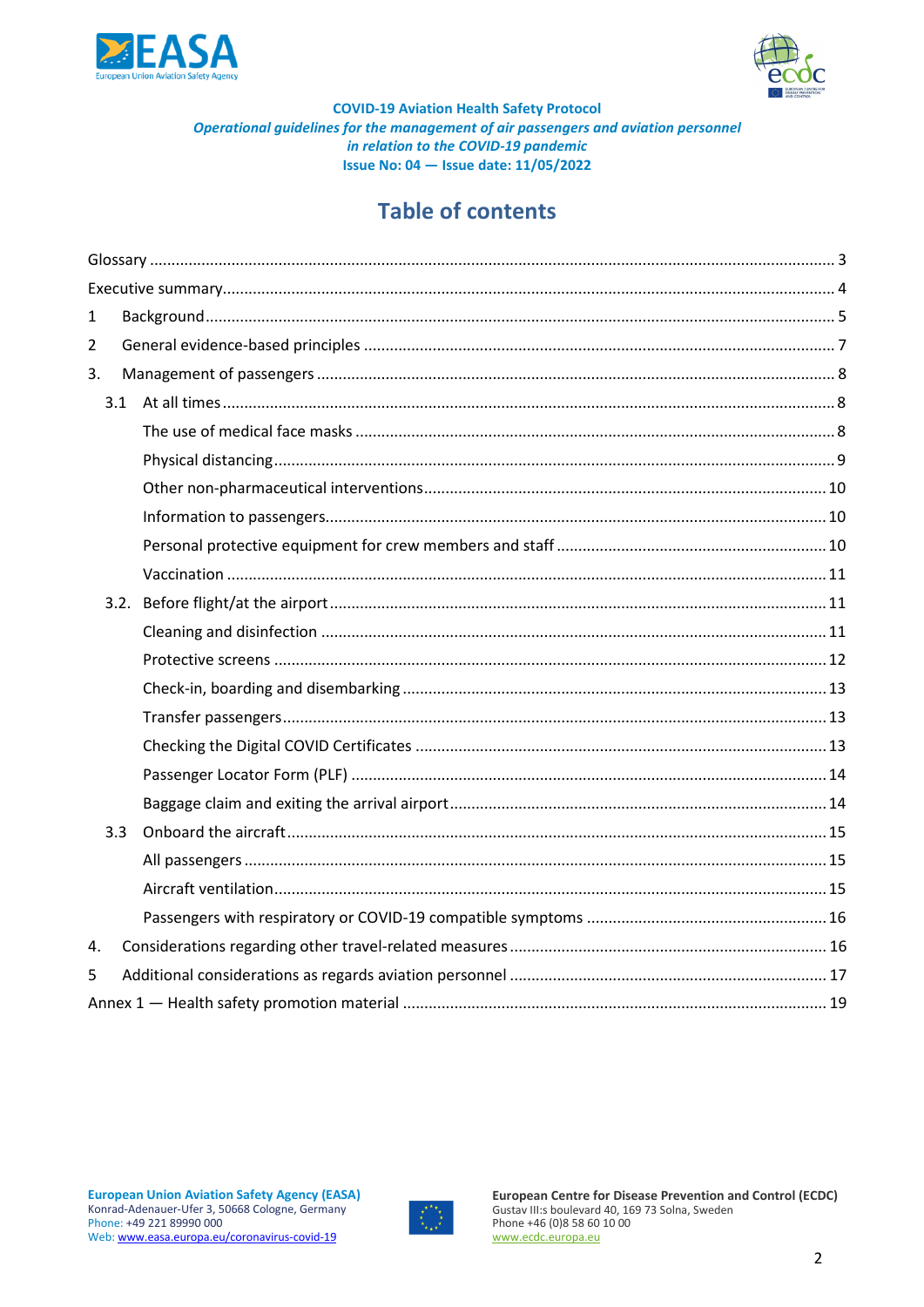



# <span id="page-2-0"></span>**Glossary**

| COVID-19    | Coronavirus disease 2019                           |
|-------------|----------------------------------------------------|
| <b>DCC</b>  | Digital COVID Certificate                          |
| <b>DLCO</b> | Carbon monoxide diffusing capacity                 |
| <b>dPLF</b> | Digital Passenger Locator Form                     |
| EASA        | <b>European Union Aviation Safety Agency</b>       |
| <b>ECDC</b> | European Centre for Disease Prevention and Control |
| <b>EEA</b>  | European Economic Area                             |
| <b>EU</b>   | <b>European Union</b>                              |
| EU-OSHA     | European Agency for Safety and Health at Work      |
| <b>IATA</b> | <b>International Air Transport Association</b>     |
| <b>ICAO</b> | <b>International Civil Aviation Organization</b>   |
| <b>NCAs</b> | <b>National Competent Authorities</b>              |
| <b>NPIs</b> | Non-pharmaceutical interventions                   |
| <b>PLF</b>  | Passenger Locator Form                             |
| <b>PPE</b>  | Personal protective equipment                      |
| <b>RADT</b> | <b>Rapid Antigen Detection Test</b>                |
| SARS-CoV-2  | Severe acute respiratory syndrome corona virus 2   |
| <b>UPK</b>  | <b>Universal Precaution Kits</b>                   |
| <b>VOC</b>  | Variant of concern                                 |
| <b>WHO</b>  | <b>World Health Organisation</b>                   |

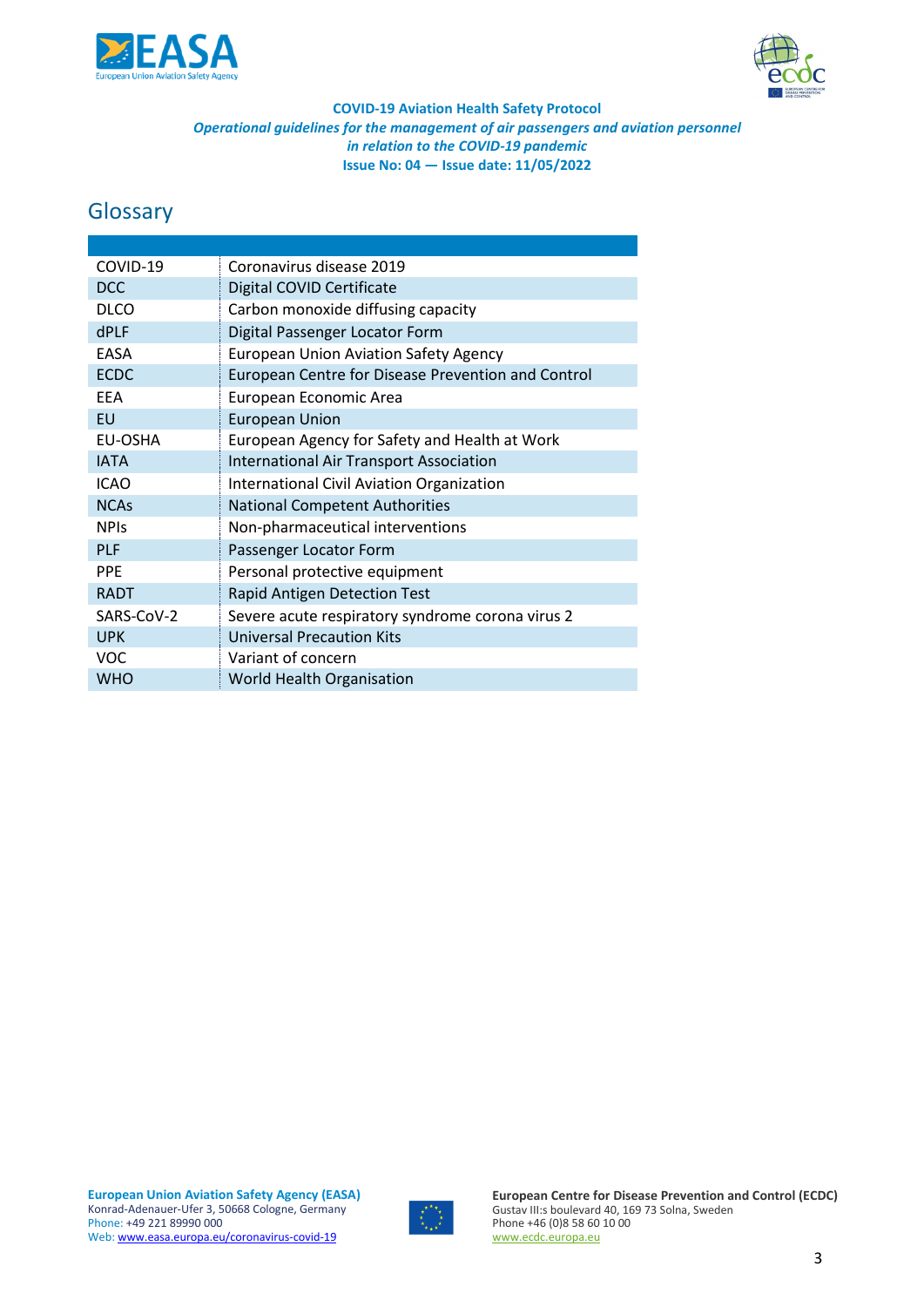



# <span id="page-3-0"></span>Executive summary

This document is intended to provide support to European Union/European Economic Area (EU/EEA) Member States' national authorities and aviation stakeholders to ensure, in a coordinated manner, the health and safety of passengers and the aviation personnel who serve them, by maintaining safe and secure operations while minimising the risk of SARS-CoV-2 transmission.

The document incorporates the latest scientific evidence and expert opinion from ECDC and EASA presenting recommended non-pharmaceutical interventions and other measures customised for air travel.

Wearing face masks at airports and inflight should be aligned with national measures on wearing masks in public transport and transport hubs. If either the departure or destination States require the wearing of face masks on public transport, aircraft operators should require passengers and crew to comply with those requirements inflight, beyond 16 May 2022. Further, as of 16 May 2022, aircraft operators, during their preflight communications as well as during the flight, should continue to encourage their passengers and crew members to wear face masks during the flight as well as in the airport, even when wearing a face mask is not required.

Member States should ensure that their travel-related measures are communicated effectively, in a timely and well-coordinated manner to avoid being imposed unilaterally, which could lead to confusion in travellers and a reduction in compliance. Experience during the past two years has demonstrated that coordination and communication of measures are essential to ensure optimal implementation and de-escalation of measures.

Where States still enforce entry measures, vaccinated people and those who have recovered from COVID-19 within the previous 180 days, who are not arriving from very high-risk countries or areas with community circulation of Variants of Concern (VOCs) and who can provide evidence of that by using the Digital Covid Certificate (DCC), or for third country nationals by using similar means of certification, should not be subject to testing or quarantine. States should consider accepting vaccination certificates for vaccines approved by national authorities or the World Health Organization (WHO). In this regard the document emphasises the use of 'one-stop' principles and the importance of a risk-based approach in accordance with safety management system principles.

For people who are not vaccinated and/or who have not recovered from COVID-19 within the previous 180 days, a risk-based approach to entry measures should be considered based on the [Council Recommendation](https://eur-lex.europa.eu/legal-content/EN/TXT/?uri=CELEX%3A32022H0107&qid=1646394991702)  [\(EU\) 2022/107](https://eur-lex.europa.eu/legal-content/EN/TXT/?uri=CELEX%3A32022H0107&qid=1646394991702) and the principles detailed in this document.

It is expected that the preventive measures recommended in these operational guidelines can be gradually scaled back over time in line with a reduction of the risk level through the roll-out of vaccination campaigns.

ECDC and EASA are constantly monitoring the epidemiological situation and will adjust the current recommendations as appropriate.

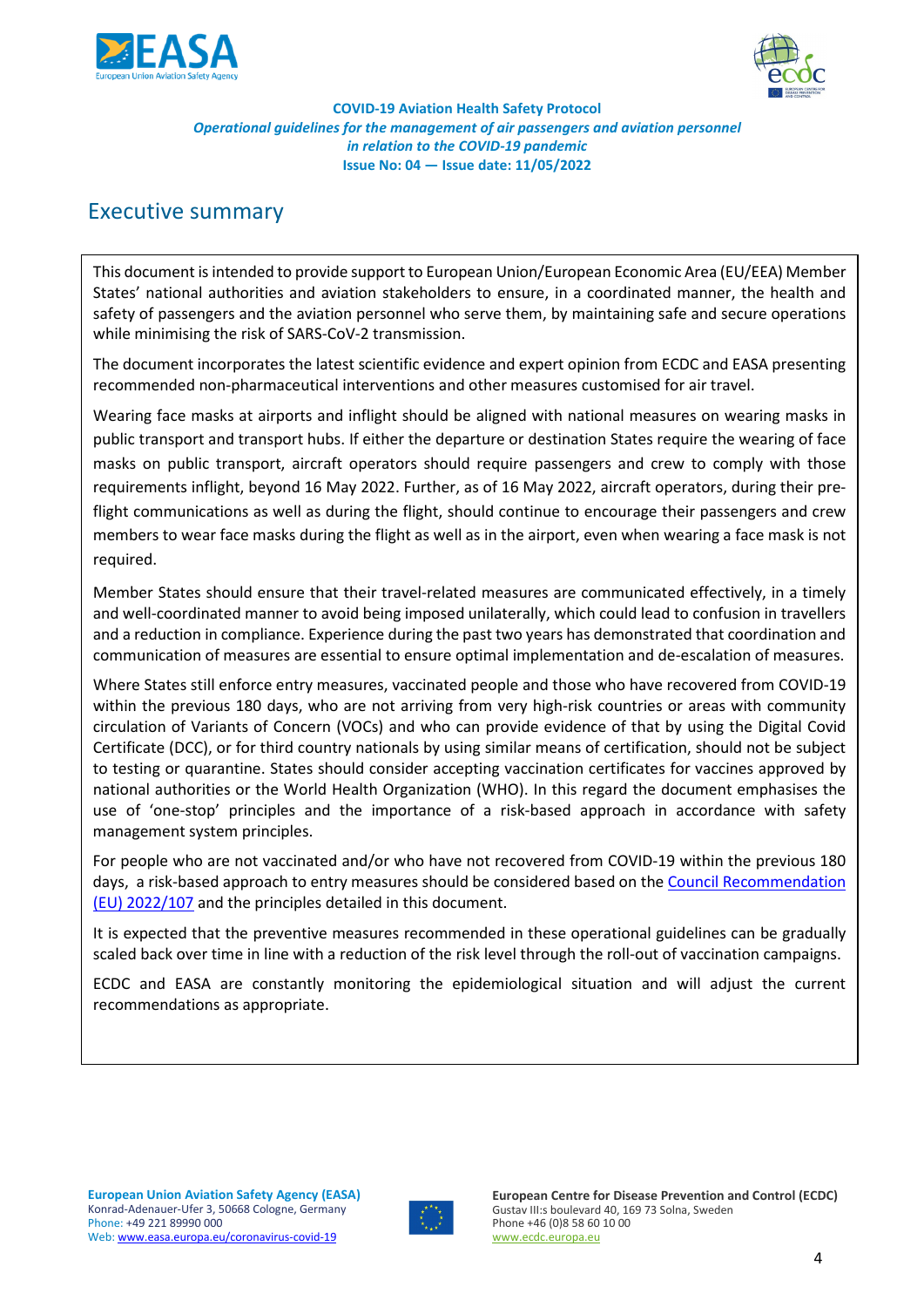



# <span id="page-4-0"></span>1 Background

On 15 April 2020, the European Commission (EC), in cooperation with the President of the European Council, put forward a [Joint European Roadmap](https://ec.europa.eu/info/sites/default/files/communication_-_a_european_roadmap_to_lifting_coronavirus_containment_measures_0.pdf) setting out recommendations on lifting COVID-19 containment measures. As called for in the Roadmap, on 13 May 2020 the EC put forward [further guidelines](https://eur-lex.europa.eu/legal-content/EN/TXT/PDF/?uri=CELEX:52020XC0515(04)&from=EN) on how to progressively restore transport services, connectivity, and free movement as soon as the health situation would allow it, whilst protecting the health of transport workers and passengers. The European Commission's Communication mandated the [European Union Aviation Safety Agency](https://www.easa.europa.eu/) (**EASA**) and the [European Centre for](https://www.ecdc.europa.eu/)  [Disease Prevention and Control](https://www.ecdc.europa.eu/) (**ECDC**) to jointly issue more detailed technical operational guidelines for the aviation sector.

Subsequently, EASA and ECDC have developed the "Aviation Health Safety Protocol - Operational guidelines for the management of air passengers and aviation personnel in relation to the COVID-19 pandemic" (AHSP) document, first published on 20 May 2020 and updated on 30 June 2020 and 17 June 2021.

In December 2021, a new SARS-CoV-2 VOC, Omicron, spread across European countries. Although the severity of the infection with Omicron is lower at the individual level compared to previously circulating variants, the combination of higher growth rate and immune evasion indicate that any potential advantage Omicron may have in terms of decreased severity might be countered by increased community infection rates<sup>1</sup> that lead to a substantial additional burden to the healthcare system<sup>[2](#page-4-2)</sup>.

On 25 January 2022, the Council of the European Union adopted [Council Recommendation \(EU\) 2022/107](https://eur-lex.europa.eu/legal-content/EN/TXT/?uri=CELEX%3A32022H0107&qid=1646394991702)[3](#page-4-3) on a coordinated approach to facilitate safe free movement during the COVID-19 pandemic and replacing Recommendation (EU) 2020/1475. Council Recommendation (EU) 2022/107 is intended to limit fragmentation and disruption, and to increase harmonisation, transparency and predictability for citizens and businesses while enhancing the criteria to be used for risk assessment putting more focus on the individual risk level by introducing the vaccination as a criterion for the risk assessment.

On 26 April 2022 the European Commission issued the [Communication on COVID-19 -](https://ec.europa.eu/health/publications/covid-19-sustaining-eu-preparedness-and-response_en) Sustaining EU [Preparedness and Response: Looking ahead,](https://ec.europa.eu/health/publications/covid-19-sustaining-eu-preparedness-and-response_en) which puts forward an approach for the management of the pandemic in the coming months, moving from emergency to a more sustainable mode. It invites Member States to take actions building on the successful EU-wide coordination for health preparedness and response.

This new update of the EASA and ECDC operational guidelines for the management of air passengers and aviation personnel in relation to the COVID-19 pandemic incorporates recent evidence regarding the effectiveness of COVID-19 vaccination as well as the implementation experience of the recommended nonpharmaceutical interventions (NPIs) for air travel, and aims to make recommendations for the transition/ de-escalation process with a harmonised and coordinated approach.

These operational guidelines and proposed measures will continue to be regularly evaluated and updated in line with better knowledge about the risks of transmission and the evolution of the pandemic. At the time of



<span id="page-4-1"></span><sup>1</sup> <https://www.cdc.gov/mmwr/volumes/71/wr/pdfs/mm7104e4-H.pdf>

<span id="page-4-2"></span><sup>2</sup> <https://www.ecdc.europa.eu/en/publications-data/covid-19-omicron-risk-assessment-further-emergence-and-potential-impact>

<span id="page-4-3"></span><sup>&</sup>lt;sup>3</sup> Council of the European Union. Council Recommendation (EU) 2022/107 of 25 January 2022 on a coordinated approach to facilitate safe free movement during the COVID-19 pandemic and replacing Recommendation (EU) 2020/1475. Brussels: Council of the European Union; 2022. Available from[: https://eur-lex.europa.eu/legal-content/EN/TXT/?uri=CELEX%3A32022H0107&qid=1646394991702](https://eur-lex.europa.eu/legal-content/EN/TXT/?uri=CELEX%3A32022H0107&qid=1646394991702)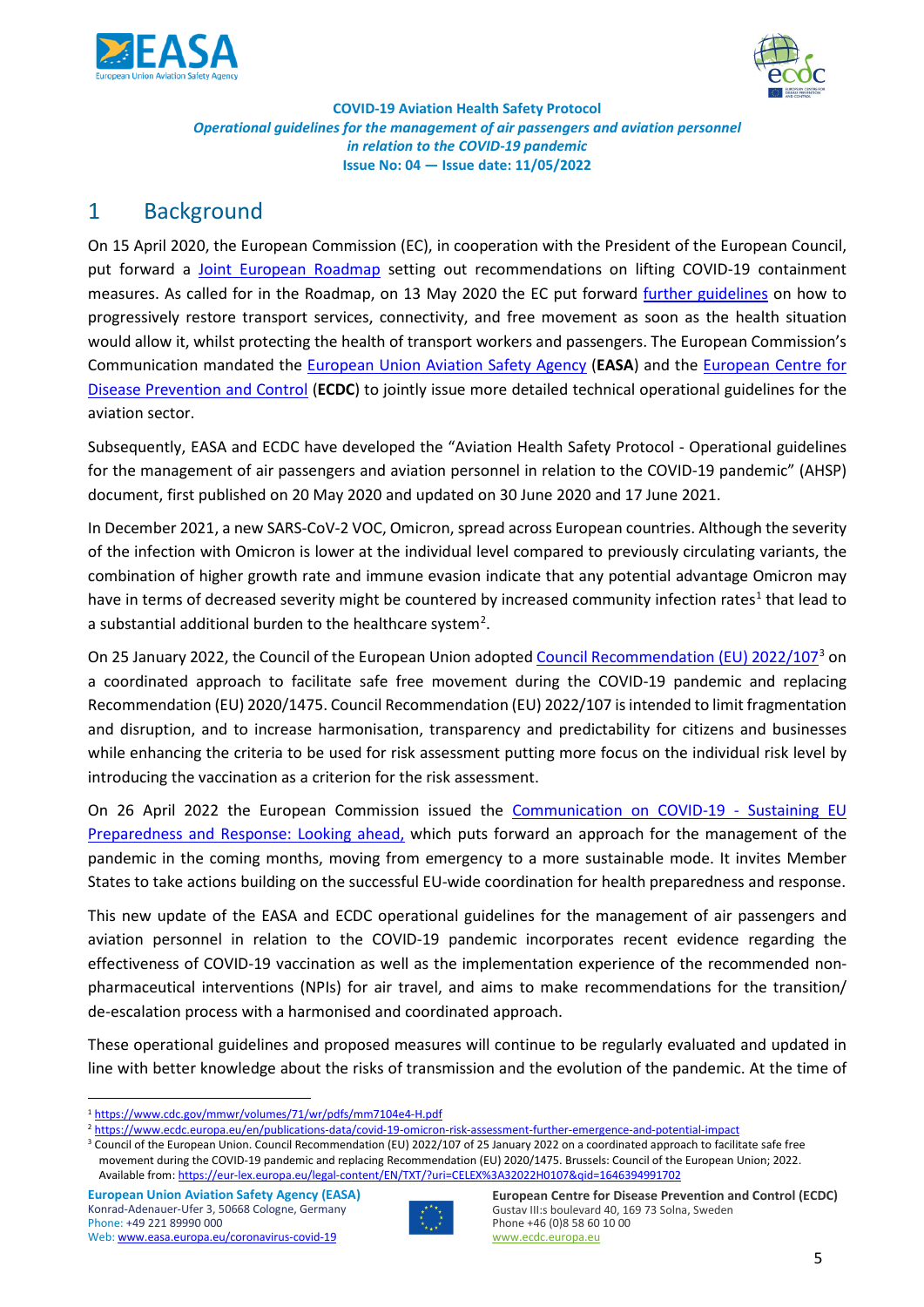



drafting this issue of the AHSP, the infection rate continues to be high at the European and global level, as does the mortality rate, particularly among those who have not been immunised or are vulnerable to severe infection. ECDC and EASA experts advise for cautious de-escalation of measures considering that a substantial proportion of the European population is not vaccinated, immunity wanes following vaccination or infection, and that new VOCs able to escape the vaccine-derived immunity are likely to appear. To mitigate the likelihood of new infection 'waves', it is essential that countries reduce their COVID-19-related measures gradually and in a coordinated manner.

At the time of drafting this update, five SARS-CoV-2 vaccines have been assessed by the European Medicines Agency (EMA) and approved for emergency use in Europe<sup>[4](#page-5-0)</sup> and four more are currently under rolling review. A vaccination strategy has been implemented in all EU/EEA countries, including a strategy for supplementary doses (so-called 'booster' doses). In other parts of the world, other SARS-CoV-2 vaccines have been approved by regional or national authorities. Consequently, passengers traveling into Europe from other areas may have been vaccinated with other types of vaccines

As currently available vaccines do not provide full protection against infection and transmission, the NPIs proposed in this document for implementation in airports and on-board aircrafts should still be observed to minimise any residual risk of virus transmission during travel.

The EASA-ECDC AHSP will continue to evolve with the epidemiological situation of COVID-19 in the EU/EEA. EASA, in coordination with ECDC, will regularly assess the need to amend individual measures and will regularly report to the Return to Normal Operations Task Force as well as to its Member States' Advisory Body and Stakeholder Advisory Body if there is a need to update the AHSP. It is expected that the preventive measures recommended in these operational guidelines may be gradually scaled back over time in line with the epidemiological situation<sup>[5](#page-5-1)</sup>, vaccination overview<sup>[6](#page-5-2)</sup> and a reduction of the burden of disease. Furthermore, if additional and reliable mitigating measures become available, these should be considered as alternatives or enhancements aiming to alleviate the burden on passengers and aviation personnel, while maintaining the appropriate level of health safety and considering the level of risk.



**European Centre for Disease Prevention and Control (ECDC)**  Gustav III:s boulevard 40, 169 73 Solna, Sweden Phone +46 (0)8 58 60 10 00 [www.ecdc.europa.eu](http://www.ecdc.europa.eu/)

<span id="page-5-0"></span><sup>4</sup> COVID-19 Vaccines: Key Facts at: [https://www.ema.europa.eu/en/human-regulatory/overview/public-health-threats/coronavirus-disease-covid-](https://www.ema.europa.eu/en/human-regulatory/overview/public-health-threats/coronavirus-disease-covid-19/treatments-vaccines/vaccines-covid-19/covid-19-vaccines-key-facts)[19/treatments-vaccines/vaccines-covid-19/covid-19-vaccines-key-facts](https://www.ema.europa.eu/en/human-regulatory/overview/public-health-threats/coronavirus-disease-covid-19/treatments-vaccines/vaccines-covid-19/covid-19-vaccines-key-facts)

<span id="page-5-2"></span><span id="page-5-1"></span><sup>5</sup> ECDC weekly update <https://www.ecdc.europa.eu/en/covid-19/country-overviews>

<sup>6</sup> ECDC, COVID-19 vaccine tracker, at<https://qap.ecdc.europa.eu/public/extensions/COVID-19/vaccine-tracker.html#uptake-tab> and COVID-19 Vaccine rollout overview, at[: https://www.ecdc.europa.eu/en/covid-19/vaccine-roll-out-overview](https://www.ecdc.europa.eu/en/covid-19/vaccine-roll-out-overview)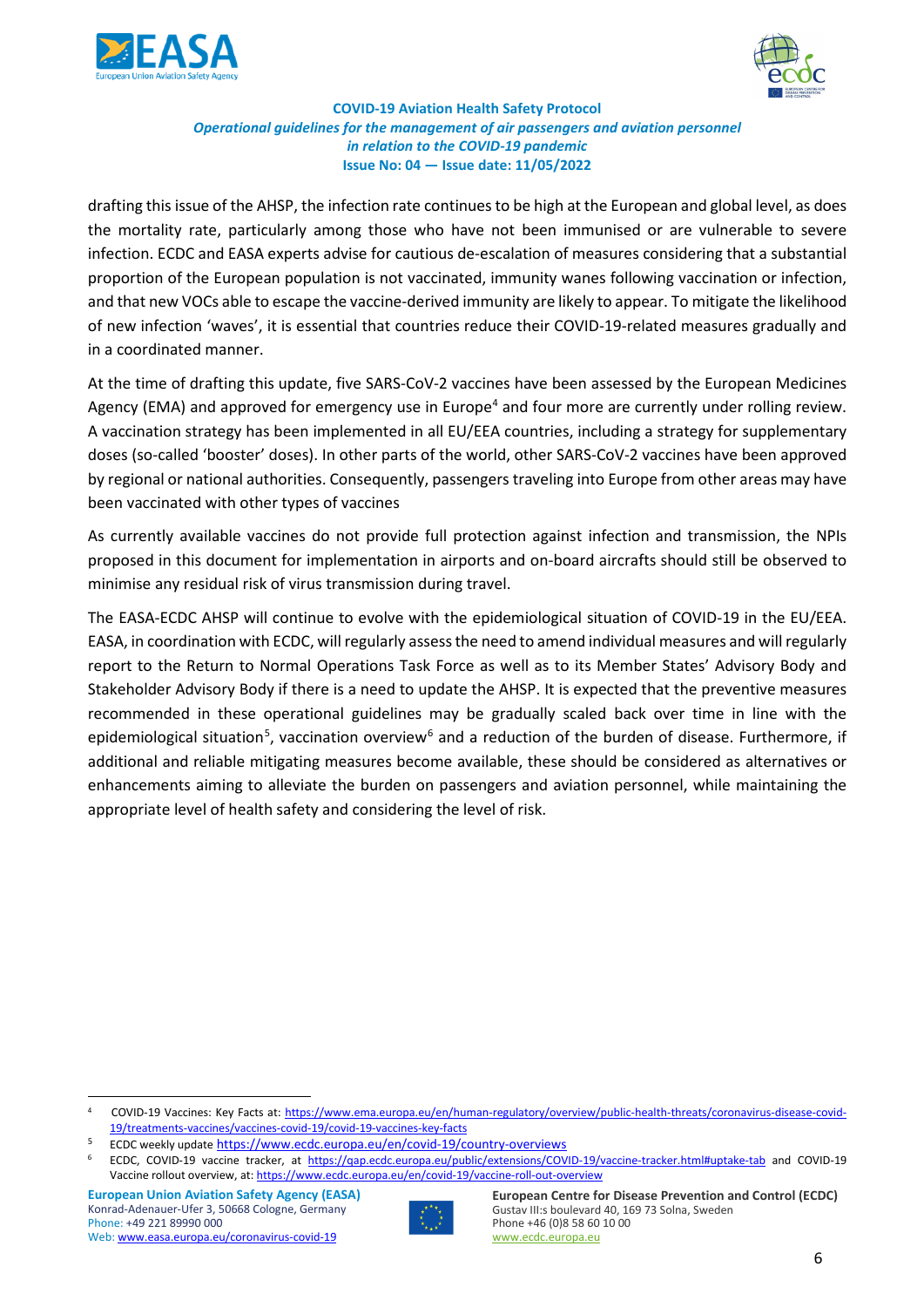



# <span id="page-6-0"></span>2 General evidence-based principles

- Airport operators should appoint a coordinator to ensure the uniform application of preventive measures in order to ensure that the public health risks during this particular crisis are mitigated by all stakeholders providing services at the airport. The coordinator should be in direct contact with the airport public health authorities and the local (and/or national) public health authorities.
- The risk of infection depends on the type and duration of the contact with an infected person. In order to decrease risk of infection during travel, airport and aircraft operators should consider measures to influence these two variables. This could be achieved by:
	- properly using a medical facemask, which can help reduce the spread of COVID-19 in the community by reducing the release of infectious respiratory droplets;
	- limiting close contact between individuals not travelling together for example by encouraging physical distancing where possible at airports; and
	- limiting the exposure time, for example by managing passenger flows at airports, by orderly embarking and disembarking procedures or by limiting the waiting times in boarding and disembarking busses.
- Risk communication messages should discourage people with COVID-19-compatible symptoms from travelling or showing up for work. Testing possibilities should be offered to the staff/crew.
- Health safety promotion material<sup>[7](#page-6-1)</sup> should be widely available at airport premises<sup>[8](#page-6-2)</sup> and in the aircraft cabin. Attention should be paid to the format of the health safety promotion material. We recommend using infographics that can reduce the chances of misunderstandings due to language differences.
- There are several scenarios for the further development of the pandemic. The future trajectory of the COVID-19 pandemic will be impacted by many factors, including the:
	- duration of immunity after infection and vaccination;
	- global vaccination coverage; and
	- any emergence of new variants.
- The epidemiological situation will continue to fluctuate, variants will continue to emerge, potentially with different characteristics for transmissibility, immune escape and severity. We anticipate that SARS-CoV-2 will periodically place significant strain on public health services and health systems.<sup>[9](#page-6-3)</sup>



<span id="page-6-1"></span> $7$  EASA and ECDC have created sample health safety promotional material available to assist airport operators and aircraft operators in creating their own material: <https://www.easa.europa.eu/document-library/general-publications/easaecdc-process-passengers> [https://www.ecdc.europa.eu/en/covid-19/facts/infographics,](https://www.ecdc.europa.eu/en/covid-19/facts/infographics)

<https://www.ecdc.europa.eu/en/covid-19/facts/videos>

<span id="page-6-3"></span><span id="page-6-2"></span>see Annex 1 'Health Safety Promotion Material' for communication guidance.

Suk JE, et al, Public health considerations for transitioning beyond the acute phase of the COVID-19 pandemic in the EU/EEA. Euro Surveill. 2022;27(17):pii=2200155[. https://doi.org/10.2807/1560-7917.ES.2022.27.17.2200155](https://doi.org/10.2807/1560-7917.ES.2022.27.17.2200155)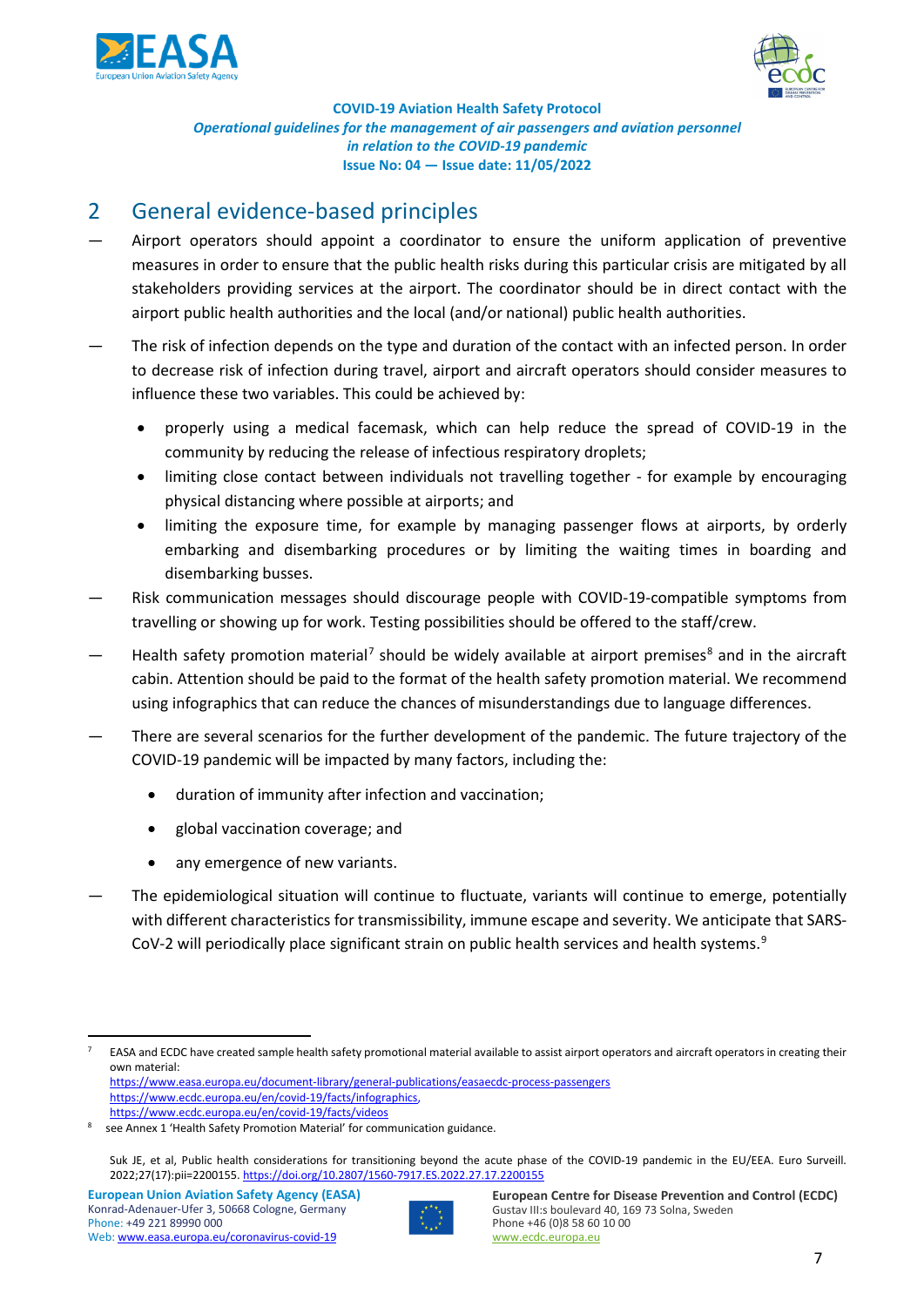



With the publication of the EU Digital COVID Certificate (DCC) Regulation<sup>[10](#page-7-3)</sup>, the certification of vaccination within Europe has been harmonised. Many countries have decided to suspend the verification of the DCC. However, if an authority continues to require the verification of a vaccination certificate such as the EU DCC, from a medical perspective the best option is to do such verification prior to arriving at the airport. If verification has been reliably completed prior to departure, there is very little medical reason for additional checks later on through the journey, which would constitute duplication.

# <span id="page-7-0"></span>3. Management of passengers

The guidance provided in this Section reflects and expands on the general principles provided in Section 2 and is grouped as measures proposed at all times and – in addition to these recommendations – further specific recommendations before flight/at the airport and when on board the aircraft.

## <span id="page-7-1"></span>3.1 At all times

#### **OBJECTIVE**

**To ensure that passengers arriving at the airport and boarding flights are aware of, and adhere to, the preventive measures to ensure a safe and healthy environment for air travellers and aviation personnel at all times.**

### <span id="page-7-2"></span>**The use of medical face masks**

Medical face masks<sup>[11](#page-7-4)</sup> (hereafter referred to also as 'face masks') are among the most efficient means to prevent the transmission of SARS-COV-2 including existing VOCs. As such, the wearing of masks should be considered in crowded indoor and outdoor settings, including air travel.

If the departure or destination States require wearing of face masks in public transport, aircraft operators should require passengers and crew to wear a face mask beyond 16 May 2022.

In other cases, starting 16 May 2022, aircraft and aerodrome operators should continue to encourage passengers and crew members, as part of their pre-flight communications as well as during travel through signage and announcements, to wear a face mask during flight as well as in the airport as a way to protect themselves and others and that they should respect others' decision to wear or to not wear a mask. In their communication, operators should highlight that people at high risk for severe COVID-19 are advised to wear an FFP2 respirator mask during the flight for their own protection. Experimental studies indicate that respirators are more effective than medical face masks both in limiting the release of infectious respiratory



<span id="page-7-3"></span><sup>&</sup>lt;sup>10</sup> Regulation (EU) 2021/953 of the European Parliament and of the Council of 14 June 2021 on a framework for the issuance, verification and acceptance of interoperable COVID-19 vaccination, test and recovery certificates (EU Digital COVID Certificate) to facilitate free movement during the COVID-19 pandemic. Available from[: https://eur-lex.europa.eu/legal-content/EN/TXT/?uri=CELEX%3A32021R0953](https://eur-lex.europa.eu/legal-content/EN/TXT/?uri=CELEX%3A32021R0953)

<span id="page-7-4"></span><sup>11</sup> A **medical face mask** (also known as a surgical or procedure mask) is a medical device covering the mouth, nose and chin ensuring a barrier that limits the transition of an infective agent between the hospital staff and the patient. They are used to prevent large respiratory droplets and splashes from reaching the mouth and the nose of the wearer and help reduce and/or control at the source the spread of large respiratory droplets from the person wearing the face mask. Medical masks comply with the requirements defined in European Standard EN 14683:2019+AC:2019.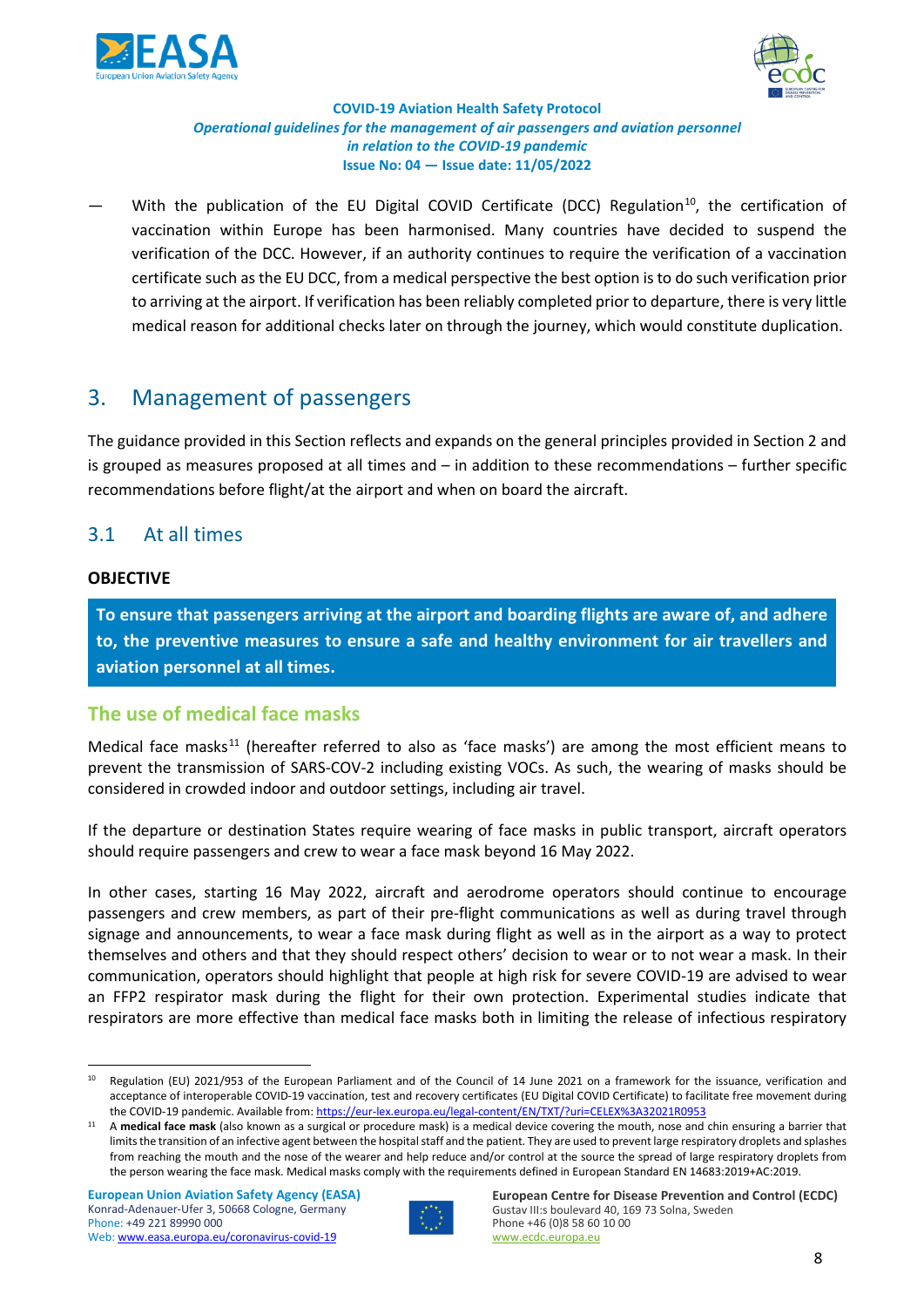



droplets when worn by the infectious source and in limiting the exposure when worn by the exposed person. [12](#page-8-1)

People with respiratory symptoms (coughing or sneezing) are strongly recommended to wear a medical face mask irrespective of the requirements on that particular flight.

Where the requirement to wear a mask is maintained, medical face masks (also named "surgical masks") should be considered the minimum standard to be used, unless stricter requirements are still imposed by some public health authorities. Children aged five years or below and people who cannot wear a face mask due to medical reasons should be exempted, while for children aged six to 11 years a risk assessment should be performed in accordance with WHO [COVID-19 infection prevention and control living guideline: mask use in](https://apps.who.int/iris/handle/10665/350927?search-result=true&query=Mask+use+in+the+context+of+COVID-19&scope=&rpp=10&sort_by=score&order=desc)  [community settings.](https://apps.who.int/iris/handle/10665/350927?search-result=true&query=Mask+use+in+the+context+of+COVID-19&scope=&rpp=10&sort_by=score&order=desc)

Countries may advise on the use of face masks with the public health objective to reduce ongoing transmission of COVID-19 as one of a range of possible measures in confined public spaces, such as stores, supermarkets, transportation hubs (e.g. ports, airports, train/coach stations) and when using public transport.

Passengers should be reminded that, typically, face masks should be replaced after being worn continuously for four hours, unless otherwise advised by the face mask manufacturer, or when they become wet or soiled, and that they should ensure a sufficient supply of face masks for the entire duration of their journey.

Airport and aircraft operatorsshould provide information regarding the proper use and removal of face masks, and the appropriate way to dispose of them, in their health safety promotion material. Additionally, airport and aircraft operators should consider making face masks available at airports and on board aircraft.<sup>[13](#page-8-2)</sup>

## <span id="page-8-0"></span>**Physical distancing**

Physical distancing, alongside the proper wearing of face masks, has proven among the most effective nonpharmaceutical interventions to prevent SARS-CoV-2 (including VOCs) transmission. Physical distancing should be encouraged in all airport areas, the arrival terminal (with a particular focus for the meet and greet area) and around the baggage carousels. Signage and communication material should continue to encourage physical distancing where possible.

However, implementation experience has shown that in some cases, strict physical distancing measures in the aviation environment (airport and aircraft) is not operationally feasible and creates additional unintended bottlenecks in other areas, increasing the exposure times and leading to operational delays touching the flight time limitation requirements and, consequently, flight safety. Physical distancing could therefore be added to the use of face masks where operationally feasible and where it does not result in additional crowding in other areas. If physical distancing measures cannot be implemented, the use of face masks should be encouraged for passengers.



<span id="page-8-1"></span><sup>&</sup>lt;sup>12</sup> Considerations for the use of face masks in the community in the context of the SARS-CoV-2 Omicron variant of concern, available at: <https://www.ecdc.europa.eu/en/publications-data/using-face-masks-community-reducing-covid-19-transmission>

<span id="page-8-2"></span><sup>&</sup>lt;sup>13</sup> Additional information regarding the use of face masks is available in ECDC's technical report 'Using face masks in the community  $-$  Reducing [COVID-19 transmission from potentially asymptomatic or pre-symptomatic people through the use of face masks'](https://www.ecdc.europa.eu/en/publications-data/using-face-masks-community-reducing-covid-19-transmission) and [ECDC Guidelines for the](https://www.ecdc.europa.eu/en/publications-data/covid-19-guidelines-non-pharmaceutical-interventions)  [implementation of non-pharmaceutical interventions against COVID-19.](https://www.ecdc.europa.eu/en/publications-data/covid-19-guidelines-non-pharmaceutical-interventions)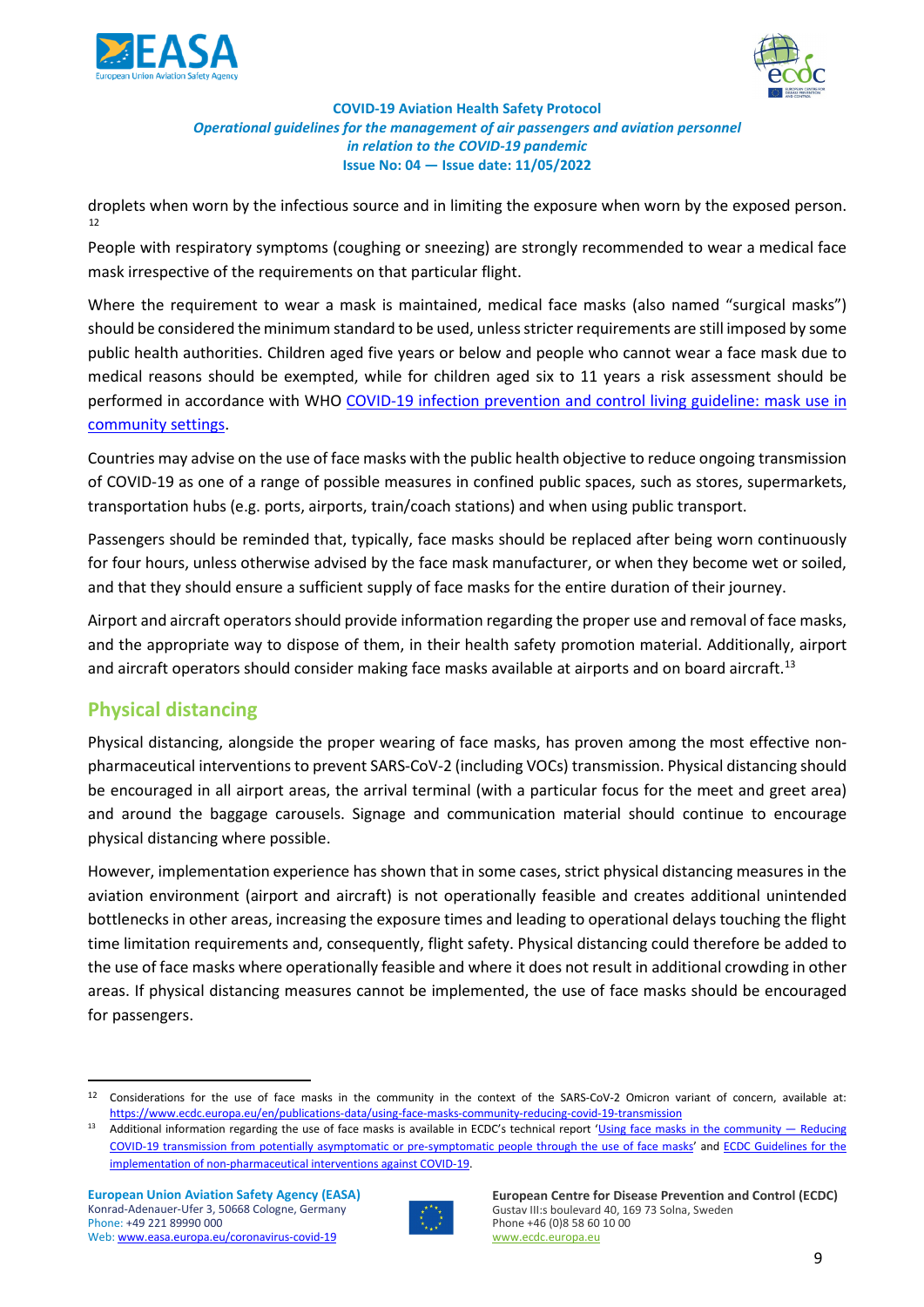



## <span id="page-9-0"></span>**Other non-pharmaceutical interventions**

The use of face masks should be complemented by other NPIs, which should be promoted by airport and aircraft operators, including:

- hand hygiene (including by using an alcohol-based hand-sanitising solution);
- respiratory etiquette by covering the mouth and nose with a paper towel or a flexed elbow when sneezing or coughing, even when wearing a face mask;
- limiting direct contact (touch) with surfaces; and
- waste material management, in particular as regards PPE and in accordance with the applicable international guidance<sup>[14](#page-9-3)</sup> or, where available, national guidance.

### <span id="page-9-1"></span>**Information to passengers**

Aircraft operators should advise their passengers to consult the [Reopen p](https://reopen.europa.eu/)latform or similar platforms to consult the COVID-19-related measures at their destination.

Throughout their journey, passengers should regularly be made aware that they should adhere to the preventive measures in place at various areas in the airport and in the aircraft and to give proper consideration to the full range of preventive measures, irrespective of their vaccination status<sup>15</sup>.

Passengers who refuse to adhere to the preventive measures in place should, however, no longer be refused access to the airport's terminal building, to the aircraft cabin, or disembarked, if the event takes place before the aircraft doors are shut, unless there is an obligation for such measures imposed by the national or local authorities.

## <span id="page-9-2"></span>**Personal protective equipment for crew members and staff**

Airport operators, aircraft operators and service providers/suppliers should provide the necessary PPE to their staff members and ensure that they are trained in its appropriate use:

- Staff members who interact with passengers directly (e.g. cabin crew members, security check agents, assistants for passengers with reduced mobility, cleaning staff, etc.) should be encouraged to properly wear a medical face mask or, where available and the legal framework permits, a higher-standard face mask (e.g. FFP2/N95/KN95 respirators).
- Staff should be encouraged to practise respiratory hygiene at all times as well as frequent hand hygiene, either via appropriate hand-washing or by applying an alcohol-based hand disinfectant. The use of a protective gown or a one-use plastic apron can be considered for tasks that may expose staff to splashes.



<span id="page-9-3"></span><sup>14</sup> <https://apps.who.int/iris/bitstream/handle/10665/331488/WHO-2019-nCoV-Aviation-2020.1-eng.pdf> <https://www.who.int/publications/i/item/water-sanitation-hygiene-and-waste-management-for-the-covid-19-virus-interim-guidance> <https://www.iata.org/contentassets/df216feeb8bb4d52a3e16befe9671033/iata-guidance-cabin-operations-during-post-pandemic.pdf>

<span id="page-9-4"></span><sup>&</sup>lt;sup>15</sup> In this context, aircraft operators should consider the operational recommendations and guidance detailed in the latest revision of EAS[A SIB 2020-](https://ad.easa.europa.eu/ad/2020-02R5) [02,](https://ad.easa.europa.eu/ad/2020-02R5) the *EASA Guidance on Management [of Crew Members in relation to the SARS-CoV-2 pandemic](https://www.easa.europa.eu/document-library/general-publications/guidance-management-crew-members)*, and the *EASA Guidance [on Aircraft Cleaning and](https://www.easa.europa.eu/document-library/general-publications/guidance-aircraft-cleaning-and-disinfection)  Disinfection [in relation to the SARS-CoV-2 pandemics](https://www.easa.europa.eu/document-library/general-publications/guidance-aircraft-cleaning-and-disinfection)*.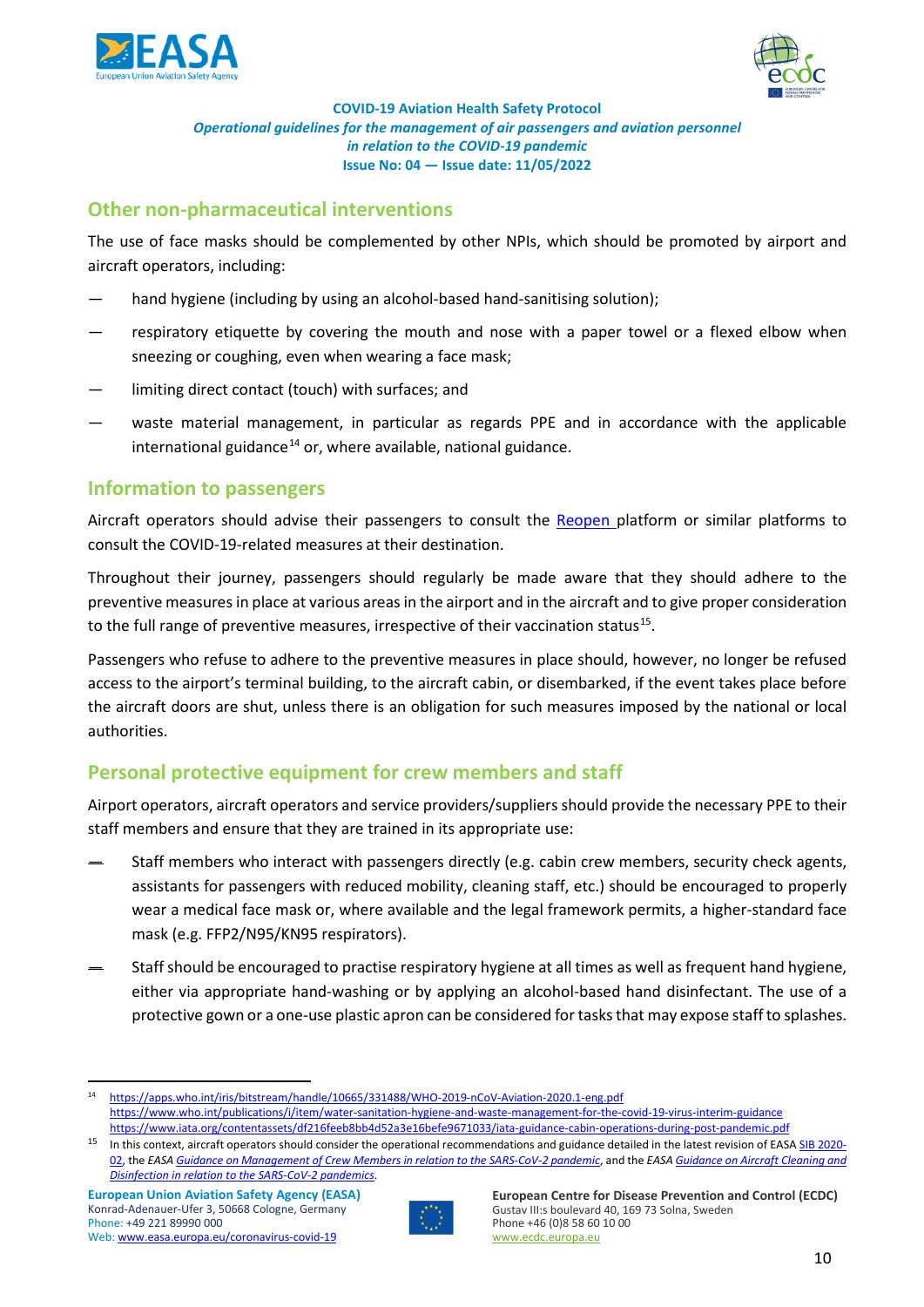



- Flight crew members should be encouraged to wear a face mask whenever interacting with, or in the proximity of, other people. Once they are in the flight compartment and the door is closed, flight crew members may remove their masks subject to their operator's policy and mutual agreement. Furthermore, the flight's crew members should remove their masks for emergency situations and whenever requested by appropriate authorities for official purposes such as identification or alcohol testing.
- Aircraft operators should have on board one or more Universal Precaution Kits (UPKs. Such kits should be used by crew members who are assisting passengers with COVID-19-compatible symptoms and in cleaning up and correctly discarding any potentially infectious contents.

## <span id="page-10-0"></span>**Vaccination**

Aircraft and airport operators, either individually or via their representation bodies, and in coordination with the relevant public health authorities, should continue to inform their staff members of the advantages of COVID-19 vaccination, especially the high effectiveness in preventing severe infection and death. Vaccination against SARS-CoV-2 reduces the risk for them, for their family members and for the people traveling who, for health reasons, may not be able to receive the vaccine or have deficient immune response. Where the national legal framework allows, operators could also consider developing a strategy for vaccination for all eligible staff members.

If regular testing for staff members who are not fully vaccinated or who are outside of the protection interval of the vaccine<sup>[16](#page-10-3)</sup> is required at national level, airport and aircraft operators should facilitate access to regular SARS-CoV-2 testing for their respective staff members.

## <span id="page-10-1"></span>3.2. Before flight/at the airport

#### **OBJECTIVE**

**To reduce the chance that any passenger with COVID-19 arrives at the airport. To ensure that passengers arriving at the airport are aware of, and adhere to,the preventive measures in place. To reduce the residual risk of virus transmission from potential asymptomatic contagious passengers.**

## <span id="page-10-2"></span>**Cleaning and disinfection**

Airport operators should implement enhanced hygiene measures for passengers, crew members and staff, as well as enhanced facility cleaning. Similar measures should be implemented in General Aviation (GA) terminals.

**European Union Aviation Safety Agency (EASA)** Konrad-Adenauer-Ufer 3, 50668 Cologne, Germany Phone: +49 221 89990 000 Web: [www.easa.europa.eu/coronavirus-covid-19](https://www.easa.europa.eu/the-agency/coronavirus-covid-19)



<span id="page-10-3"></span><sup>16</sup> Joint ECDC-EU-OSHA Technical Document: Considerations on the use of rapid antigen detection (including self-) tests for SARS-CoV-2 in occupational settings, at: [https://www.ecdc.europa.eu/en/publications-data/considerations-use-rapid-antigen](https://www.ecdc.europa.eu/en/publications-data/considerations-use-rapid-antigen-detection-including-self-tests-sars-cov-2)[detection-including-self-tests-sars-cov-2](https://www.ecdc.europa.eu/en/publications-data/considerations-use-rapid-antigen-detection-including-self-tests-sars-cov-2)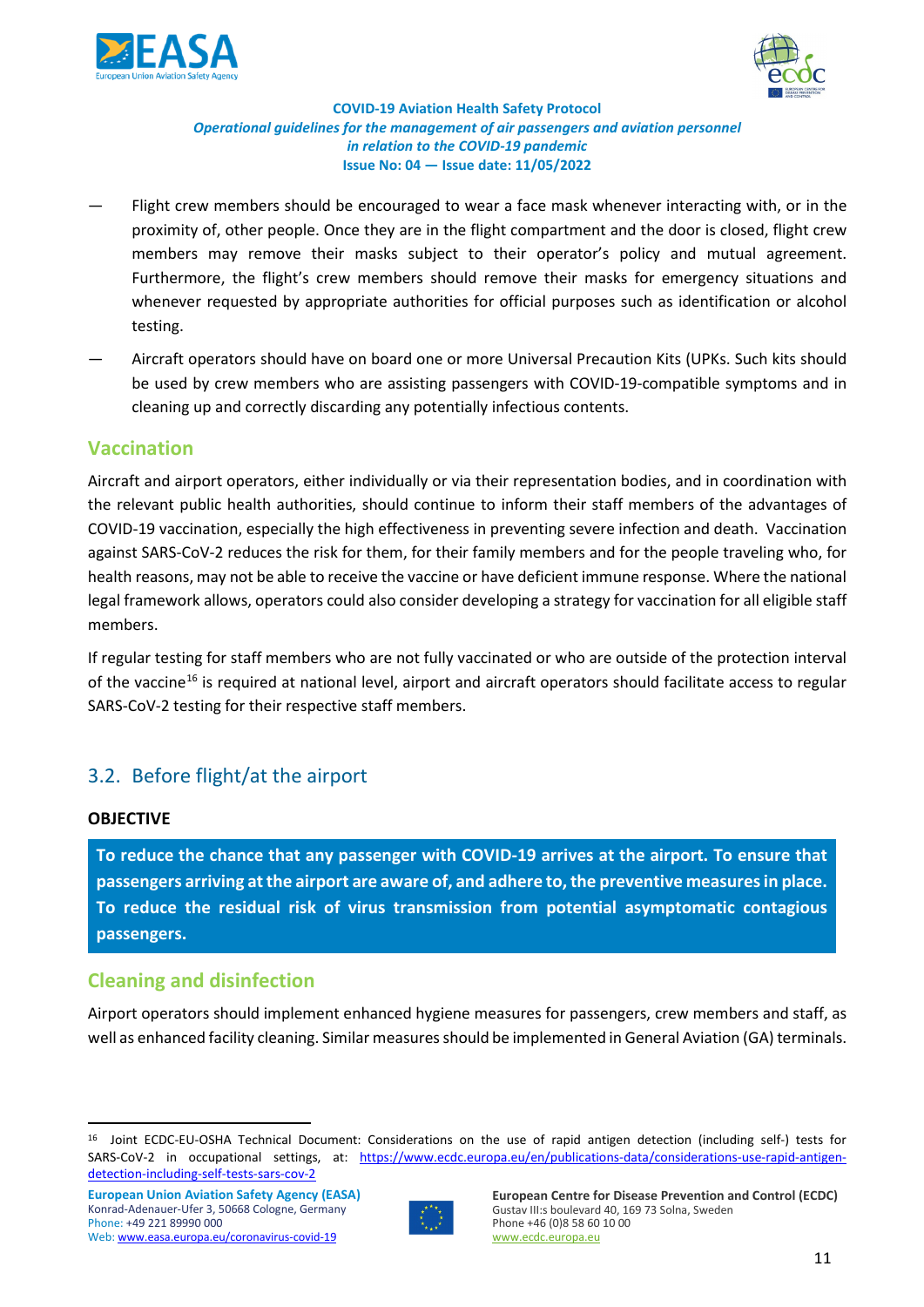



Airport operators and, where applicable, service providers/suppliers, should enhance the cleaning of public areas in terms of depth and frequency, subject to flight schedules. Airport operators should put a procedure in place to ensure that cleaning and disinfection is performed in a consistent manner and followsthe principles and the ECDC guidance $17$  below:

- Regular cleaning should be performed using standard detergents, followed by the disinfection of frequently touched surfaces (e.g. door handles, banister rails, buttons, washrooms, buses etc.), using an approved biocidal product.
- Studies have shown that plastic security-screening trays are frequently contaminated with respiratory viruses<sup>18</sup>; therefore, their cleaning should be intensified and hand disinfectant placed at the entry and exit of the security locations to encourage hand hygiene.
- Cleaning and disinfection activities should be performed in such a way as not to aerosolise the particles that have already set on the various surfaces (e.g. avoiding air-blowing procedures).

Aircraft operators should consider enhanced cleaning of their aircraft in accordance with the EASA SIB [2022-03](https://ad.easa.europa.eu/ad/2022-03) considering the risk assessment performed based on the risk of transmission in the country of departure and the country of destination and with the principles detailed in the [EASA Guidance on](https://www.easa.europa.eu/document-library/general-publications/guidance-aircraft-cleaning-and-disinfection)  Aircraft Cleaning [and Disinfection in relation to the SARS-CoV-2 pandemic](https://www.easa.europa.eu/document-library/general-publications/guidance-aircraft-cleaning-and-disinfection)<sup>19</sup>. Disinfection should be considered as soon as operationally possible where the operator was informed that a positive COVID-19 case was confirmed after the flight.

### **Ventilation**

Proper air ventilation should be ensured in all airport areas, including public washrooms. Heating, ventilation and air conditioning (HVAC) systems should be optimised in order to ensure a high rate of air change or, as appropriate, windows can be kept open for additional supply of fresh air.

The employment of air filters and increasing the frequency of the filter replacement, minimising the percentage of air recirculation and favouring the use of fresh air, where possible, in accordance with the ECDC guidance for ventilation of indoor public spaces should be followed<sup>20</sup>.

### <span id="page-11-0"></span>**Protective screens**

Where airport/aircraft operator staff interact with passengers from a fixed location, such as check-in counters, ticketing, passport control, and information desks, protective screens could be considered in such a way as to allow the handover of the documents required but protect staff from the respiratory droplets of passengers and vice versa. Protective screens and workspaces should be carefully cleaned at frequent intervals, with an emphasis at points when the operators change.



<span id="page-11-1"></span><sup>17</sup> ECDC, Disinfection of environments in healthcare and non-healthcare settings potentially contaminated with SARS-CoV-2 <https://www.ecdc.europa.eu/en/publications-data/disinfection-environments-covid-19>

<span id="page-11-2"></span><sup>18</sup> Ikonen, N., et al., *Deposition of respiratory virus pathogens on frequently touched surfaces at airports*. BMC Infect Dis 18, 437 (2018). <https://doi.org/10.1186/s12879-018-3150-5>

<span id="page-11-3"></span><sup>19</sup> https://www.easa.europa.eu/document-library/general-publications/guidance-aircraft-cleaning-and-disinfection

<span id="page-11-4"></span><sup>&</sup>lt;sup>20</sup> ECDC, Heating, ventilation and air-conditioning systems in the context of COVID-19-1<sup>st</sup> Update [https://www.ecdc.europa.eu/en/publications](https://www.ecdc.europa.eu/en/publications-data/heating-ventilation-air-conditioning-systems-covid-19)[data/heating-ventilation-air-conditioning-systems-covid-19](https://www.ecdc.europa.eu/en/publications-data/heating-ventilation-air-conditioning-systems-covid-19)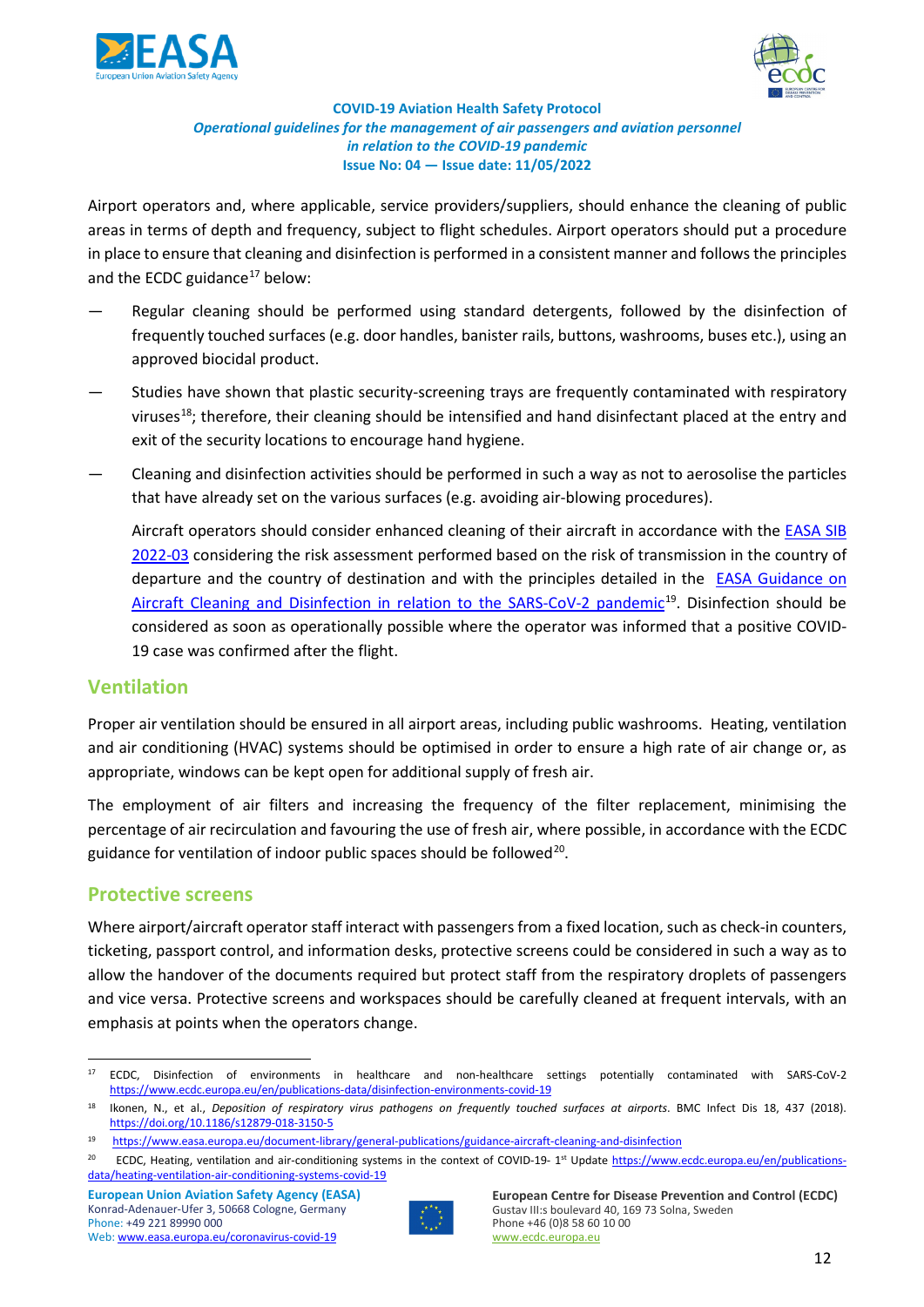



# <span id="page-12-0"></span>**Check-in, boarding and disembarking**

Whenever possible, priority should be given to self-services (e.g. boarding pass, baggage tag kiosks, baggage drop, automatic boarding pass scanners, and electronic passport control). Aircraft operators, in coordination with airport operators, should put measures in place to assist passengers in using self-check-in procedures in order to expedite the boarding process.

Before boarding, passengers should be reminded to ensure a sufficient supply of medical face masks for the entire duration of their journey.

Aircraft operators, in coordination with the airport operators and the relevant service providers/suppliers, should ensure efficient boarding processes and avoiding crowding, resulting in a lower risk of close contact. If the embarkation and disembarkation procedures are adapted, the aircraft operator should give proper consideration to the possible adverse effect on the aircraft balance in order to avoid an increase of aircraft tail tipping risk. Where busses are used for boarding or disembarkation, if physical distancing measures cannot be implemented, then the use of facemasks should be encouraged.

## <span id="page-12-1"></span>**Transfer passengers**

'One-stop' health screening arrangements should be developed using existing one-stop security arrangements as a model. In this model, passengers and property are not rescreened at transfer locations based on the mutual recognition of security measures between the States in the travel itinerary. A similar arrangement for health screening procedures may prevent unnecessary queuing points at passenger transfer locations.

Where testing of passengers is implemented, transiting passengers should not be tested in the country of transfer, with the exception of cases where passengers develop COVID-19-compatible symptoms during travel. If countries require information on the test results for transiting passengers, they should accept that testing can be done either before departure from the country of origin or upon arrival at the final destination, in which case information on positive cases can be exchanged via the digital Passenger Locator Form (dPLF) system.

# <span id="page-12-2"></span>**Checking the Digital COVID Certificates**

Many countries have currently suspended the use of COVID-19 certificates. Nevertheless, with the evolution of the epidemiological situation the use of COVID certificates may again become a valuable tool in fighting the pandemic.

<span id="page-12-3"></span>In cases where a Digital COVID Certificate is being used, implementation experience has shown that multiple document verification created bottlenecks and unnecessary queueing, consequently additional opportunities of transmission. It is strongly recommended that document verification should be a 'One-stop' arrangement and to the extent possible in a touch-free manner. This is particularly the case for duplicative verifications at arrival, as this will create unnecessary queues. If verification has been reliably completed prior to departure, there is very little medical reason for additional checks later on through the journey.

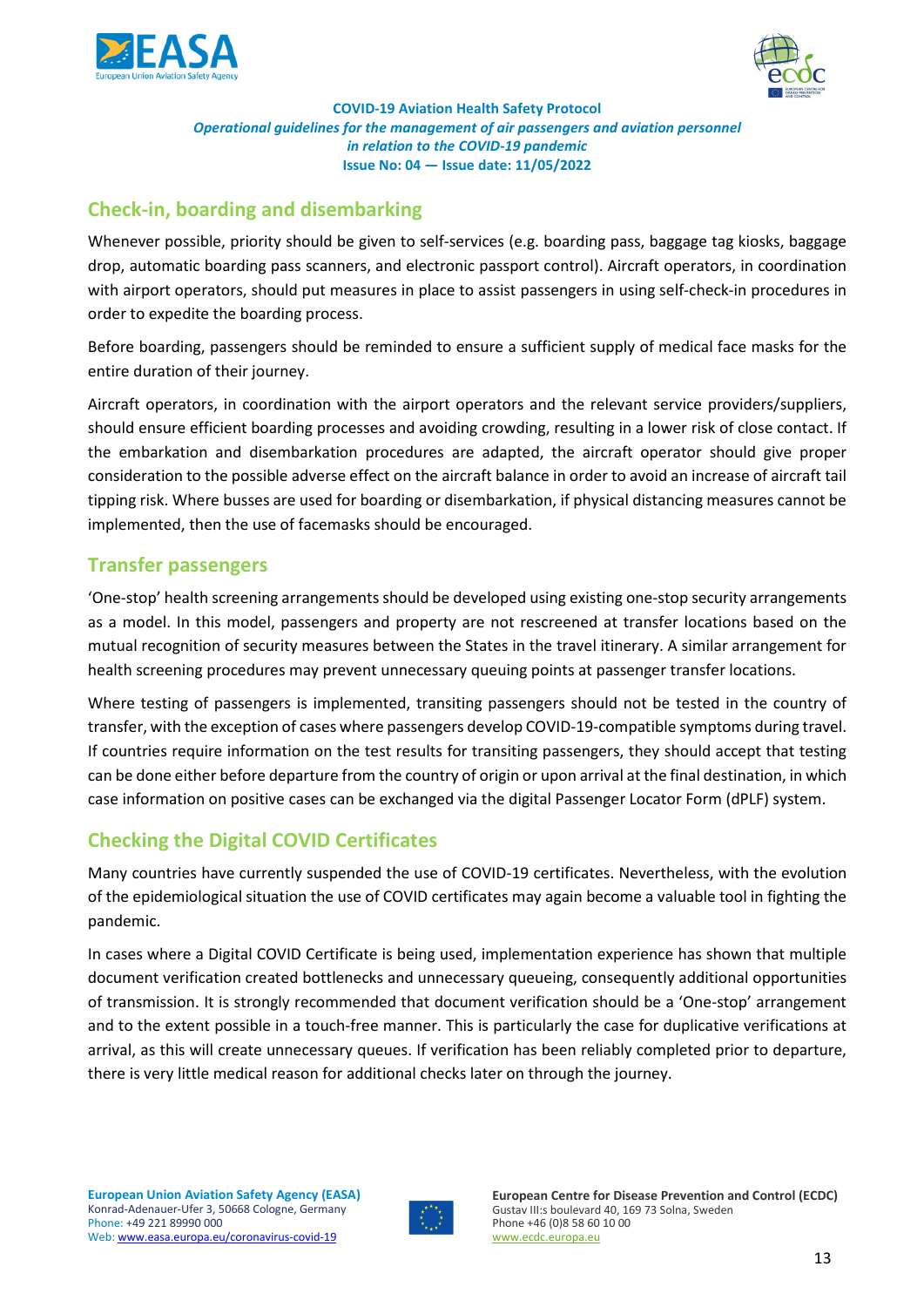



## **Passenger Locator Form (PLF)**

Several countries require completed Passenger Locator Forms (PLFs) before entering their territories due to the COVID-19 pandemic. Other countries have temporarily suspended the requirement for the completion of PLFs, while maintaining the possibility to reintroduce them to control the spread of new SARS-COV-2 VOCs.

Where a PLF is still required and electronic systems (digital PLF – dPLF) are available and accepted by the national public health authorities, aircraft operators should encourage their passengers to fill in their data for contact-tracing purposes before their boarding passes are issued.<sup>[21](#page-13-1)</sup> Where international digital PLF systems such as the EU Digital PLF are available, States should consider using such harmonised solutions to facilitate travellers' compliance.

Where such systems for the collection of contact-tracing data are not available or temporarily fail, aircraft operators should provide, without undue delay and without prejudice to the applicable data protection requirements, the following minimum set of data to the relevant national public health authorities upon request for contact-tracing purposes:

- full name:
- date of birth;
- allocated seat number; and
- contact details, including working phone number (preferably mobile), email address and, if available, postal address.

This data set represents a minimum recommended extract from the currently available WHO, IATA, and ICAO passenger locator form (PLF).<sup>[22](#page-13-2)</sup>

As several countries are, for the time being, relaxing the use of PLFs, aircraft and airport operators should maintain the capacity to provide air passenger data to public health authorities when requested to do so in cases of specific outbreaks (e.g. in the event of the emergence of a new SARS-CoV-2 VOC).

## <span id="page-13-0"></span>**Baggage claim and exiting the arrival airport**

Airport operators should implement all necessary measures to optimise passenger and baggage flow so that passengers can claim baggage and exit arrival terminals as quickly as possible.

It is strongly recommended that national governments simplify border control formalities by enabling contactless processes (e.g. relating to the reading of passport chips, facial recognition, etc.) or passenger flow management with digital solutions and setting up special lanes where feasible.



<span id="page-13-1"></span><sup>&</sup>lt;sup>21</sup> ECDC, Mobile applications in support of contact tracing for COVID-19 - A guidance for EU EEA Member States, <https://www.ecdc.europa.eu/en/publications-data/covid-19-mobile-applications-support-contact-tracing>

<span id="page-13-2"></span>[https://www.icao.int/safety/aviation-medicine/guidelines/AvInfluenza\\_guidelines\\_app.pdf](https://www.icao.int/safety/aviation-medicine/guidelines/AvInfluenza_guidelines_app.pdf)

<https://www.iata.org/contentassets/07a397c1164d45e794c22949c75a95ac/public-health-passenger-locator-form.pdf>

Also refer to th[e Commission Implementing Decision \(EU\) 2021/858](https://eur-lex.europa.eu/legal-content/EN/TXT/?uri=CELEX%3A32021D0858&qid=1622211583117) and ECDC document o[n Considerations relating to passenger locator data](https://www.ecdc.europa.eu/en/publications-data/passenger-locator-data-entry-exit-screening-health-declaration) for the use of the PLF data by the national public health authorities for contact-tracing purposes.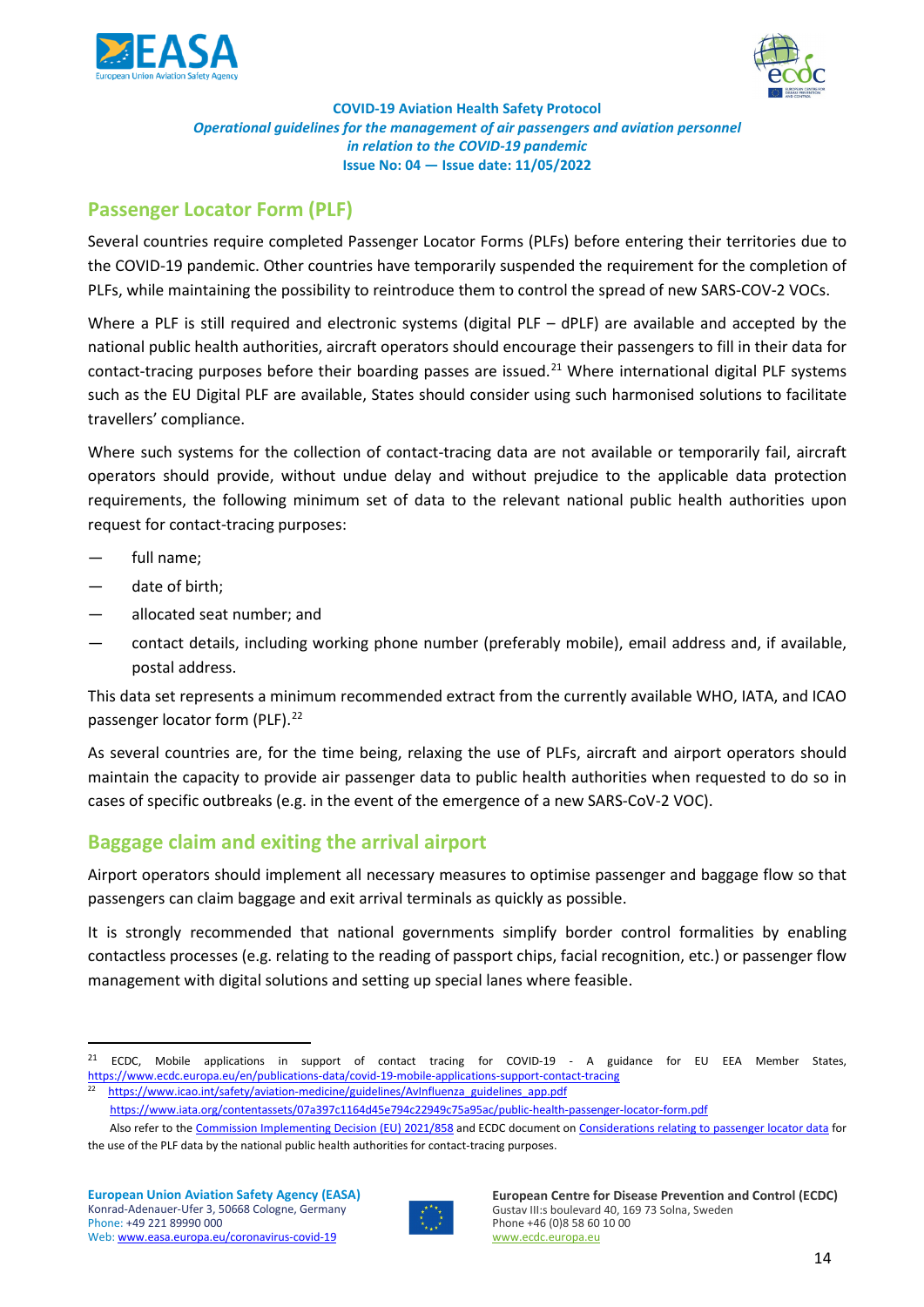



### <span id="page-14-0"></span>3.3 Onboard the aircraft

#### **OBJECTIVE**

**To reduce the residual risk of virus transmission on-board the aircraft, in the event of an (a)symptomatic passenger on-board.**

#### <span id="page-14-1"></span>**All passengers**

Aircraft operators should provide guidance material to their passengers regarding the application of the preventive measures on board, including as regards the appropriate use of face masks, ensuring hand hygiene, respiratory etiquette and the reduced use of the individual air-supply nozzles (unless otherwise recommended by the aircraft manufacturer).

In their cabin safety demonstration, aircraft operators should state that, in case of emergency, where passengers are wearing face masks, they should remove their face masks before using the cabin oxygen masks. Furthermore, aircraft operators should instruct their aircrew to remove their protective face masks in case of emergency in order to facilitate the communication of instructions to passengers.

Should oxygen-dispensing equipment (i.e. therapeutic oxygen, drop-down oxygen masks and quick donning masks) be used during the flight, this should be thoroughly disinfected afterwards.

Aircraft operators should have a sufficient number of medical face masks on board to provide to all their crew members and, in exceptional circumstances, to passengers, especially for long-haul flights. Operators should also consider putting measures in place to prevent passengers from queuing in the aisle or the galleys for the use of the lavatories.

Passengers should be reminded to remain seated in their allocated seat to ensure the integrity of PLF data.

### <span id="page-14-2"></span>**Aircraft ventilation**

Aircraft operators that use cabin air recirculation in their aircraft are recommended to either install, use and maintain HEPA filters according to the aircraft manufacturer's specifications, or to avoid the use of cabin air recirculation entirely, provided that it is confirmed that this will not compromise any safety-critical functions (e.g. avionics cooling, cabin pressurisation, etc.).

If the aircraft has an option for high-flow operation, the original equipment manufacturer (OEM) should be contacted for setting recommendations. If the aircraft in-flight operating procedure calls for packs to be off for take-off, the packs should be switched back on as soon as thrust performance allows<sup>[23](#page-14-3)</sup>.

Aircraft operators should consider reviewing their procedures for the use of recirculation fans in airconditioning systems based on the information provided by the aircraft manufacturer or, if not available, by seeking advice from the manufacturer in order to achieve the objectives stated above. Air operators are recommended to dispatch aircraft from their main bases only when all packs are serviceable and with air



<span id="page-14-3"></span><sup>23</sup> <https://www.icao.int/covid/cart/Pages/Aircraft-Module---Air-System-Operations.aspx>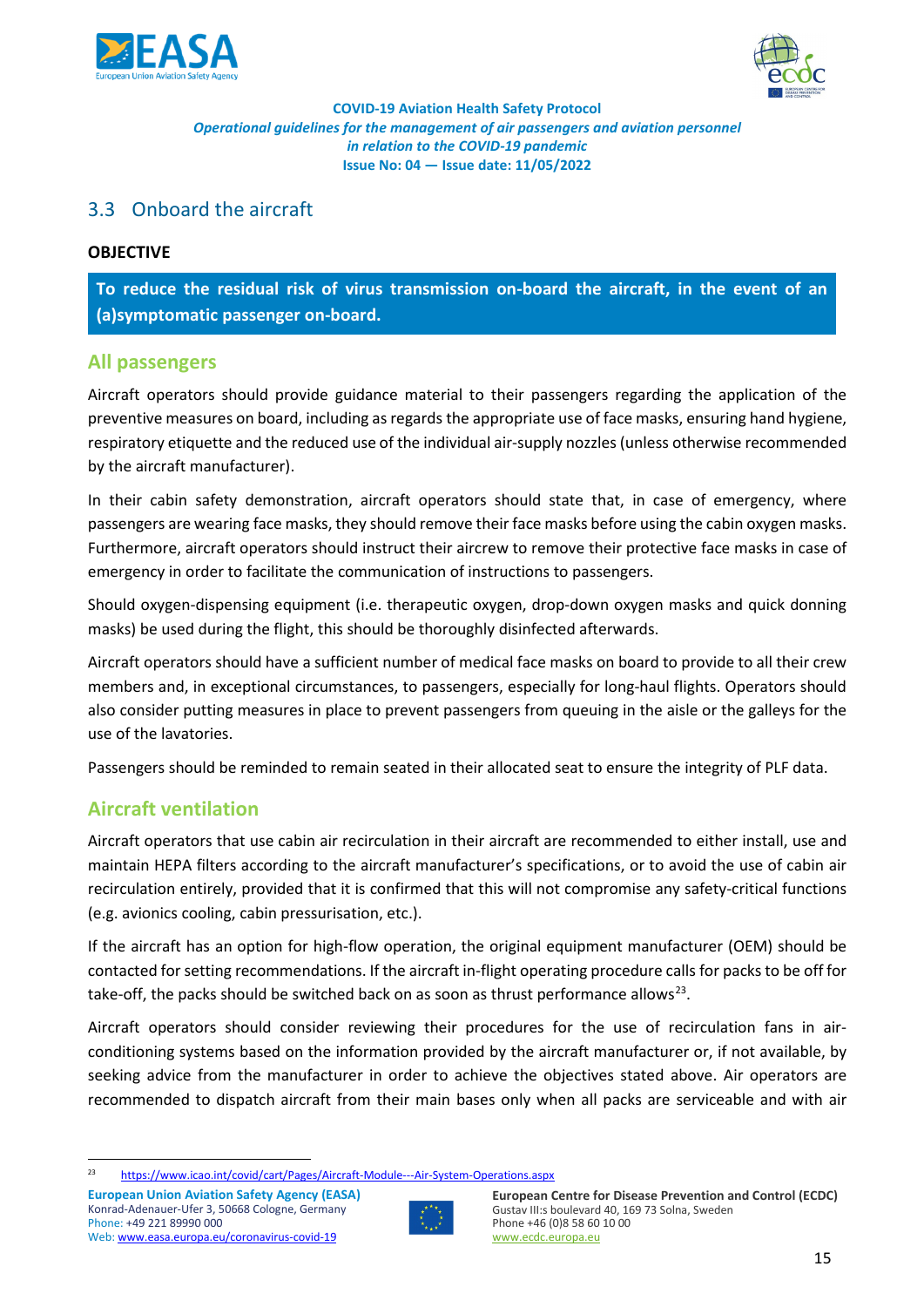



recirculation fans serviceable. Procedures should be in place for a best-case configuration in the event of unserviceability after dispatch.

Aircraft and airport operators should collaborate to ensure that passengers are not kept on board an aircraft without proper ventilation for longer than 30 minutes. In order to enhance the cabin air quality, it is recommended to use all packs and the auxiliary power unit (APU) bleed or ground air conditioning unit, depending on aircraft configuration and only in accordance with applicable procedures such as APU restrictions. Proper consideration should be given to the fact that external pre-conditioned air (PCA) is treated the same way in the aircraft as aircraft APU air. External air sources are identically processed, and the recirculated portion is filtered through a HEPA filter if the aircraft is equipped with such a system.

## <span id="page-15-0"></span>**Passengers with respiratory or COVID-19 compatible symptoms**

If, after take-off, a passenger shows symptoms that are compatible with COVID-19 or other respiratory infections, (e.g. fever, persistent cough, difficulty breathing or other flu-like symptoms), the cabin crew should make sure that the passenger concerned is wearing a face mask properly and has additional face masks available to replace the one being used in case it becomes wet after coughing or sneezing.

If a face mask cannot be tolerated, the symptomatic passenger(s) should be instructed to cover mouth and nose with tissues when coughing or sneezing. If the passenger is having fever and difficulty breathing, medical assistance should be sought and oxygen offered, as needed, to ensure care for any ill person.

# <span id="page-15-1"></span>4. Considerations regarding other travel-related measures

#### **OBJECTIVE**

### To reduce the risk of translocation of a new SARS-CoV-2 VOC through air travel

The emergence of a new SARS-CoV-2 VOC depends on the virus's antigenic evolution and can happen at any time for as long as people keep becoming infected. A new SARS-CoV-2 VOC with more immune escape characteristics or higher disease severity would signal the need to reconsider travel-related measures. However, the ability of SARS-CoV-2 to be transmitted both in the pre-symptomatic phase and from asymptomatic cases makes it very difficult to contain. Modelling studies and the global experience from the response to the COVID-19 pandemic have shown that travel measures such as screening, quarantine and closing of borders have variable public health success, largely depending on the context, the timing and the completeness of the measures implemented. [24](#page-15-2)

The risk-based principles described in the [Council Recommendation \(EU\) 2022/107](https://eur-lex.europa.eu/legal-content/EN/TXT/?uri=CELEX%3A32022H0107&qid=1646394991702) could be an alternative to prevent the spread of new VOCs. Risk assessment and risk mitigation principles could be considered for passengers traveling within the EU as well as for those travelling to and from those third countries where reporting is reliable and the measures implemented achieve at least a similar level of control according to reports provided by reliable sources, e.g. WHO or national/regional public health authorities.



<span id="page-15-2"></span><sup>&</sup>lt;sup>24</sup> Grépin KA, Ho T-L, Liu Z, et al. Evidence of the effectiveness of travel-related measures during the early phase of the COVID-19 pandemic: a rapid systematic review. BMJ Global Health 2021;6:e004537. doi:10.1136/bmjgh-2020-004537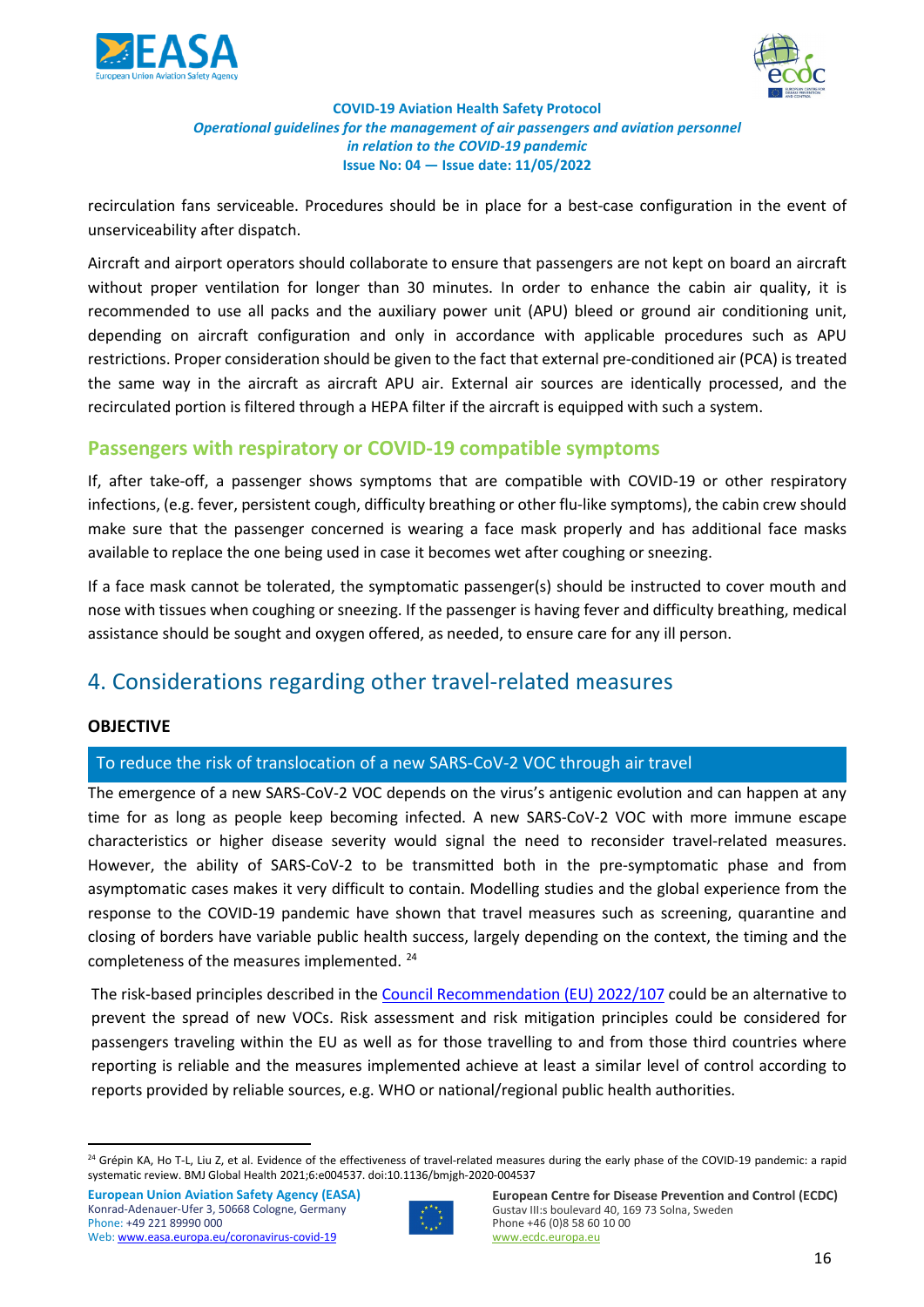



In order to facilitate compliance by travellers, Member States should ensure that their travel-related measures are well communicated ahead of time and coordinated, and not imposed unilaterally, while being flexible and able to follow the emerging science findings.

# <span id="page-16-0"></span>5 Additional considerations regarding aviation personnel

#### **OBJECTIVE**

**To reduce the residual risk of infection of aviation personnel and to avoid duplication of procedures.**

The health and safety of staff is paramount, not only for their own protection but also to help prevent the spread of the virus and maintain safety. There is a comprehensive body of EU legislation to protect workers' health and safety at the workplace. Additional measures that need to be taken for COVID-19 may pose additional risks to staff in terms of higher physical and mental workload, longer working hours and increased administrative workloads. Workplace risk assessments in accordance with occupational safety and health legislation therefore need to be revised and occupational health and safety measures adapted in agreement with public health authorities and staff performing the tasks taking into account all types of risks.

Due to their safety and relevant functions, it is recommended that essential air transport staff, such as aircrew, airport operational staff and service provider/supplier operational staff receive the COVID-19 vaccine as soon as available in accordance with the national COVID-19 vaccine roll-out plans. National competent authorities and aircraft and airport operators should encourage uptake of vaccination by essential air transport staff, using approaches that are consistent with national policies and legal frameworks. Non-binding guidelines developed at EU level aim to help employers and workers to stay safe and healthy in a working environment that has changed significantly because of the COVID-19 pandemic. More information on occupational safety and health is available here:

- Overview:<https://osha.europa.eu/en/themes/covid-19-resources-workplace>
- COVID-19: Guidance for the workplace: [https://oshwiki.eu/wiki/COVID-19:\\_guidance\\_for\\_the\\_workplace](https://oshwiki.eu/wiki/COVID-19:_guidance_for_the_workplace)
- COVID-19: Back to the workplace Adapting workplaces and protecting workers [https://osha.europa.eu/en/publications/covid-19-back-workplace-adapting-workplaces-and-protecting](https://osha.europa.eu/en/publications/covid-19-back-workplace-adapting-workplaces-and-protecting-workers/view)[workers/view](https://osha.europa.eu/en/publications/covid-19-back-workplace-adapting-workplaces-and-protecting-workers/view)
- Considerations on the use of rapid antigen detection (including self-) tests for SARS-CoV-2 in occupational settings [https://www.ecdc.europa.eu/en/publications-data/considerations-use-rapid-antigen-detection](https://www.ecdc.europa.eu/en/publications-data/considerations-use-rapid-antigen-detection-including-self-tests-sars-cov-2)[including-self-tests-sars-cov-2](https://www.ecdc.europa.eu/en/publications-data/considerations-use-rapid-antigen-detection-including-self-tests-sars-cov-2)

Where the COVID-19 screening procedures are still in force, aircrew members, airport staff and service provider/supplier staff who can demonstrate that they have been fully vaccinated or recovered from a SARS-CoV-2 infection more than 10 days before but not more than 180 days before should be exempt from such screening.

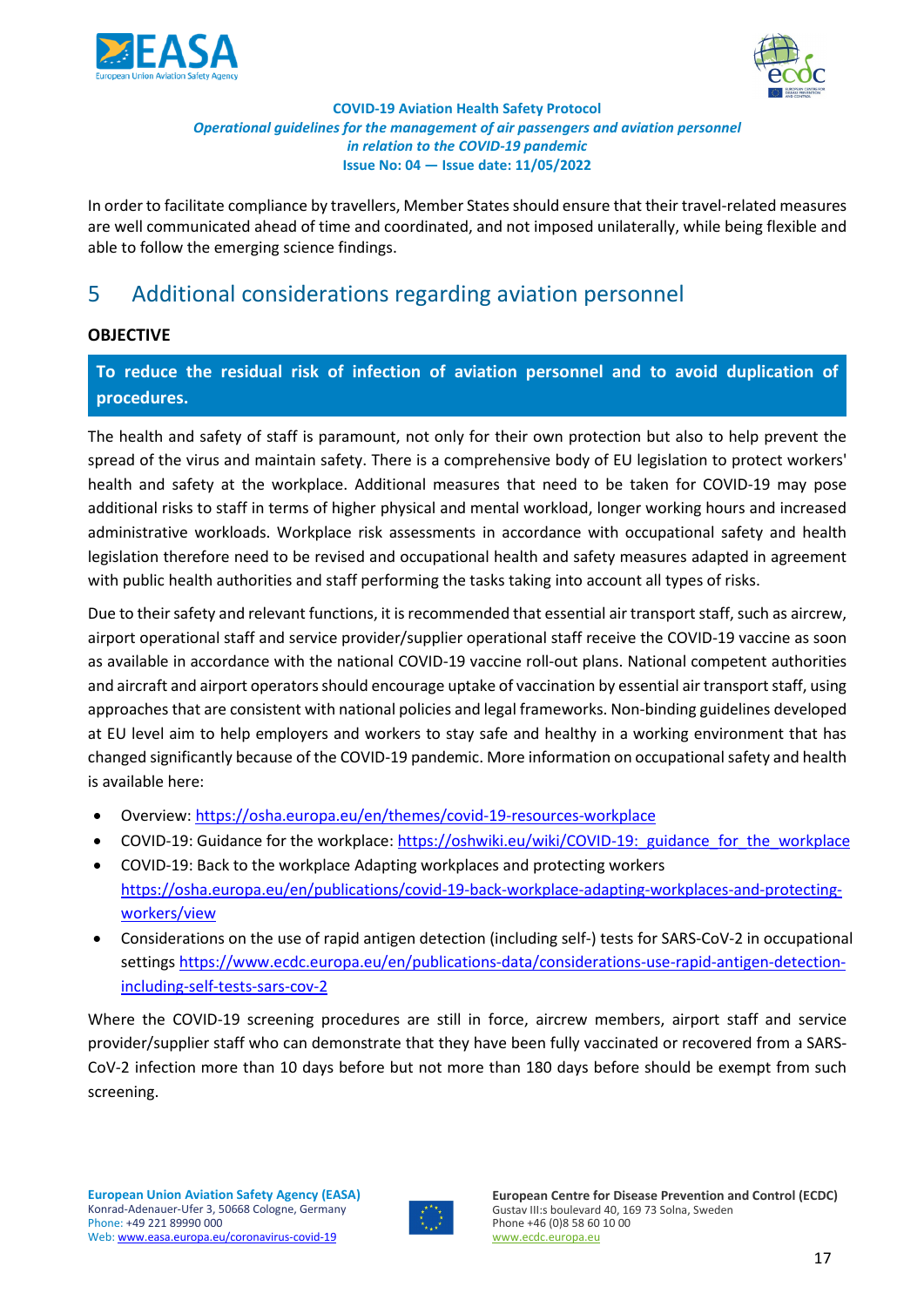



As some aircrew or other staff members cannot or do not want to receive the vaccination, the equipment of common use used by aviation personnel such as computers, tablets, radio stations, headsets, etc. should be disinfected before being used by another staff member.

Wherever possible, airport operators should set up separate flows for aircrews in order to ensure that physical distancing from passengers can be guaranteed at all times.

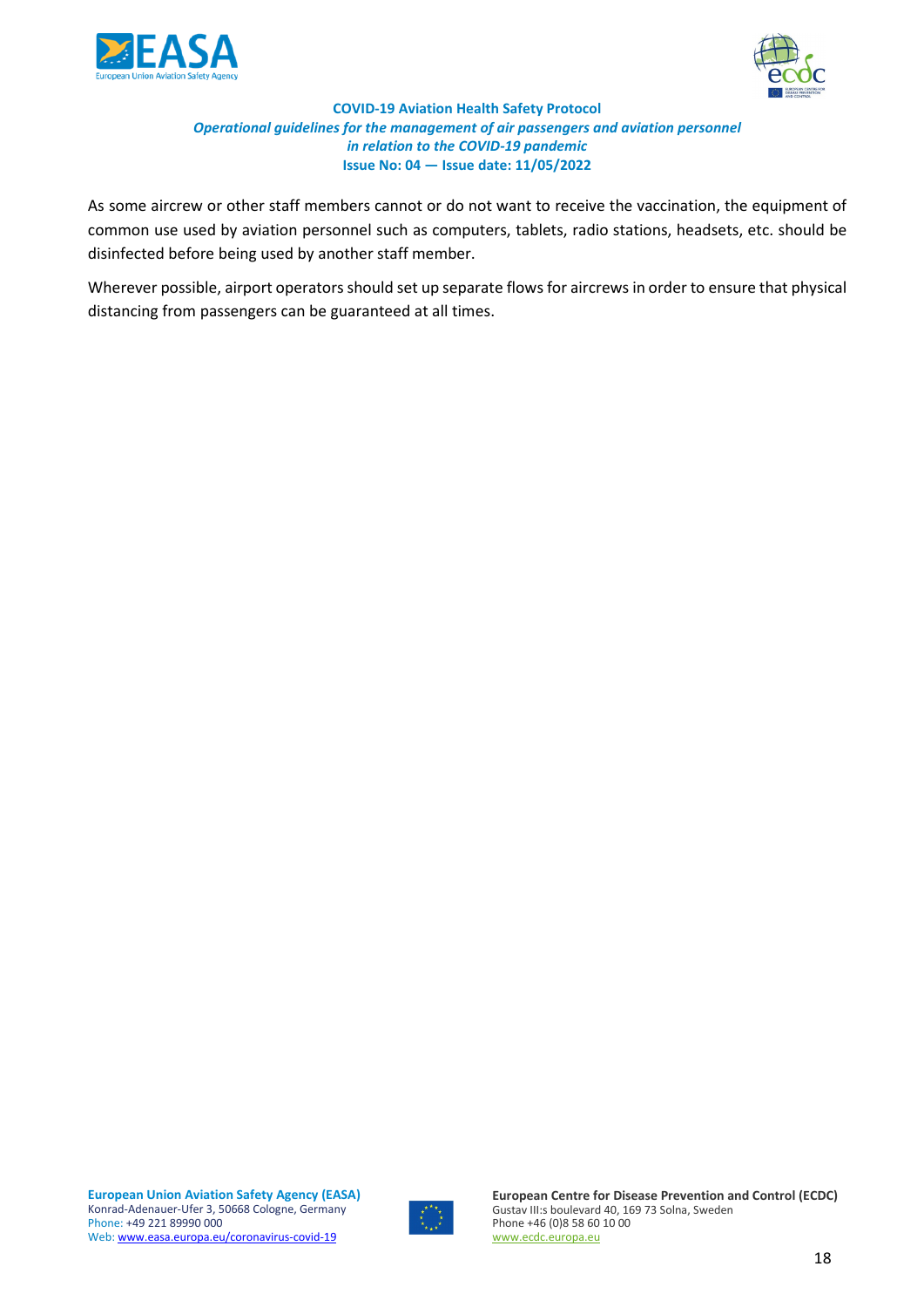



# <span id="page-18-0"></span>Annex 1 — Health safety promotion material

#### **General instructions**

- Wash hands regularly for at least 20 seconds with soap and water or, where not available, use alcoholbased hand-sanitising solutions.
- Cover the mouth and nose with a tissue or flexed elbow when sneezing or coughing even when wearing a face mask (respiratory etiquette).
- Consider wearing a medical face mask even when it is not mandatory and ensure it is used and disposed of correctly. Replace the mask every four hours (unless instructed otherwise).
- Whenever feasible, observe at least one metre physical distancing.
- Do not touch surfaces unless necessary and avoid close contact with other people, as much as possible.
- Be kind to each other and respect the choice of other passengers.

#### **Before leaving for the airport**

- Do not travel to the airport if you have tested positive for COVID-19 in the past 10 days, if you have been placed in official quarantine or if you have COVID-19-compatible symptoms.
- Read your airline's health safety promotion material.
- Make sure you have sufficient medical face masks and hand sanitiser for your entire journey.
- Make sure you allow enough time for your journey to the airport, including security checks at the airport.

#### **At the airport**

- Contact airport staff if you have any questions or if you feel uneasy (they are there to help you).
- Practice hand hygiene and cough etiquette, and observe physical barriers or signs indicating recommended preventive measures. Where possible, maintain physical distancing.
- Consider wearing a medical face mask even when it is not mandatory.
- Collect your bags and exit the terminal building as soon as possible.
- Reduce the risk of virus transmission by minimising interaction with people in the arrival terminal.

#### **On the aircraft**

- If you have any questions or feel uneasy, ask a cabin crew member (they are there to help you in this new situation) and be nice to them .
- Watch the cabin safety demonstration so you know what is happening on your flight.
- Follow the sanitary instructions given by the on-board personnel and respect the choice of other passengers if the mask is not required.
- Reduce the use of the individual air-supply nozzles as much as possible.

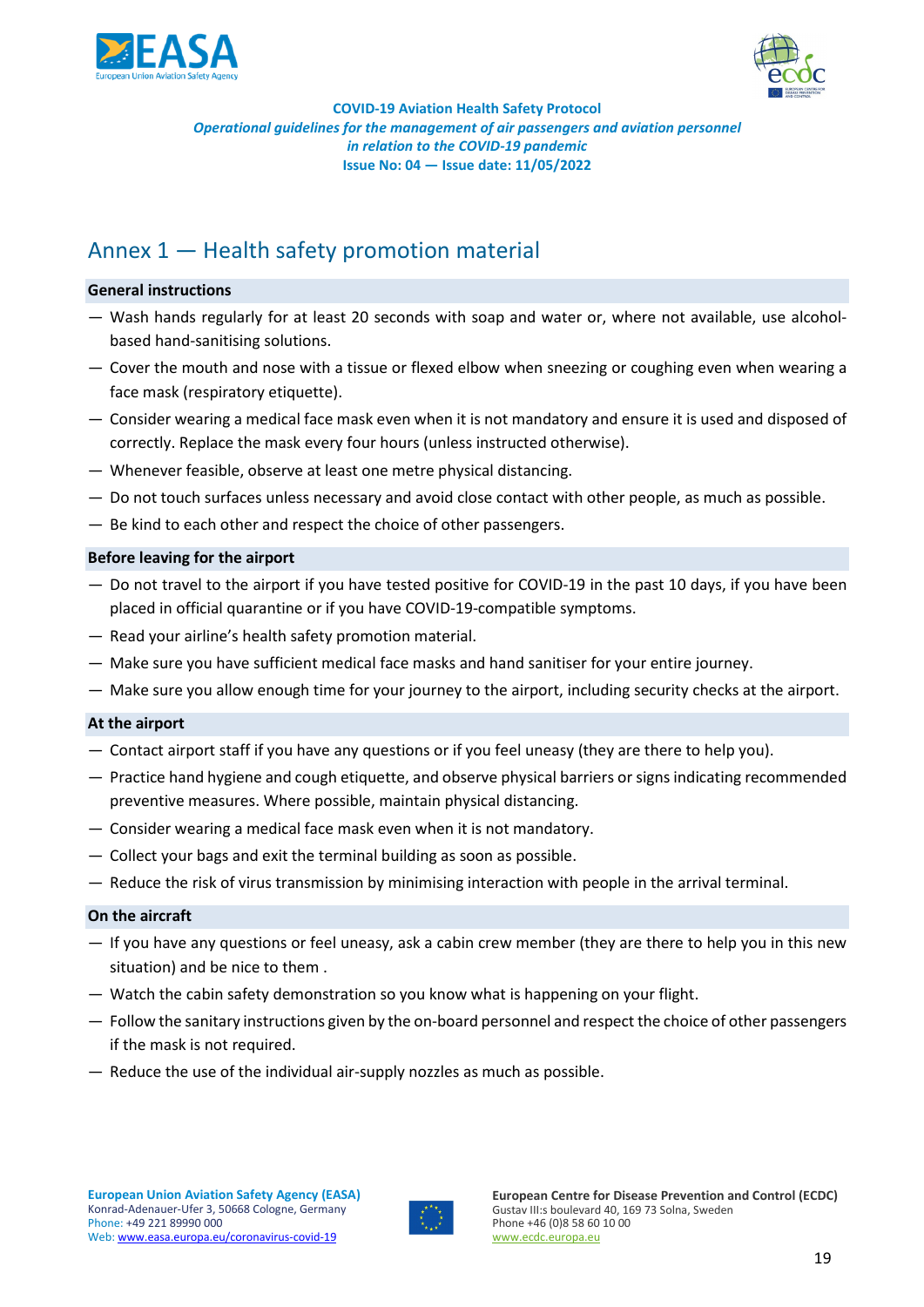



EASA-developed Safety promotion material can be found available at the following links:

- <https://www.easa.europa.eu/document-library/general-publications/easaecdc-process-passengers>
- [https://www.easa.europa.eu/document-library/general-publications/coronavirus-advice-airlines-and](https://www.easa.europa.eu/document-library/general-publications/coronavirus-advice-airlines-and-their-crews)[their-crews](https://www.easa.europa.eu/document-library/general-publications/coronavirus-advice-airlines-and-their-crews)
- <https://www.easa.europa.eu/community/content/covid-19-support-material>

ECDC-developed infographics and video materials regarding COVID-19 preventive measures can be found at the following links:

- <https://www.ecdc.europa.eu/en/covid-19/facts/infographics>
- <https://www.ecdc.europa.eu/en/covid-19/facts/videos>